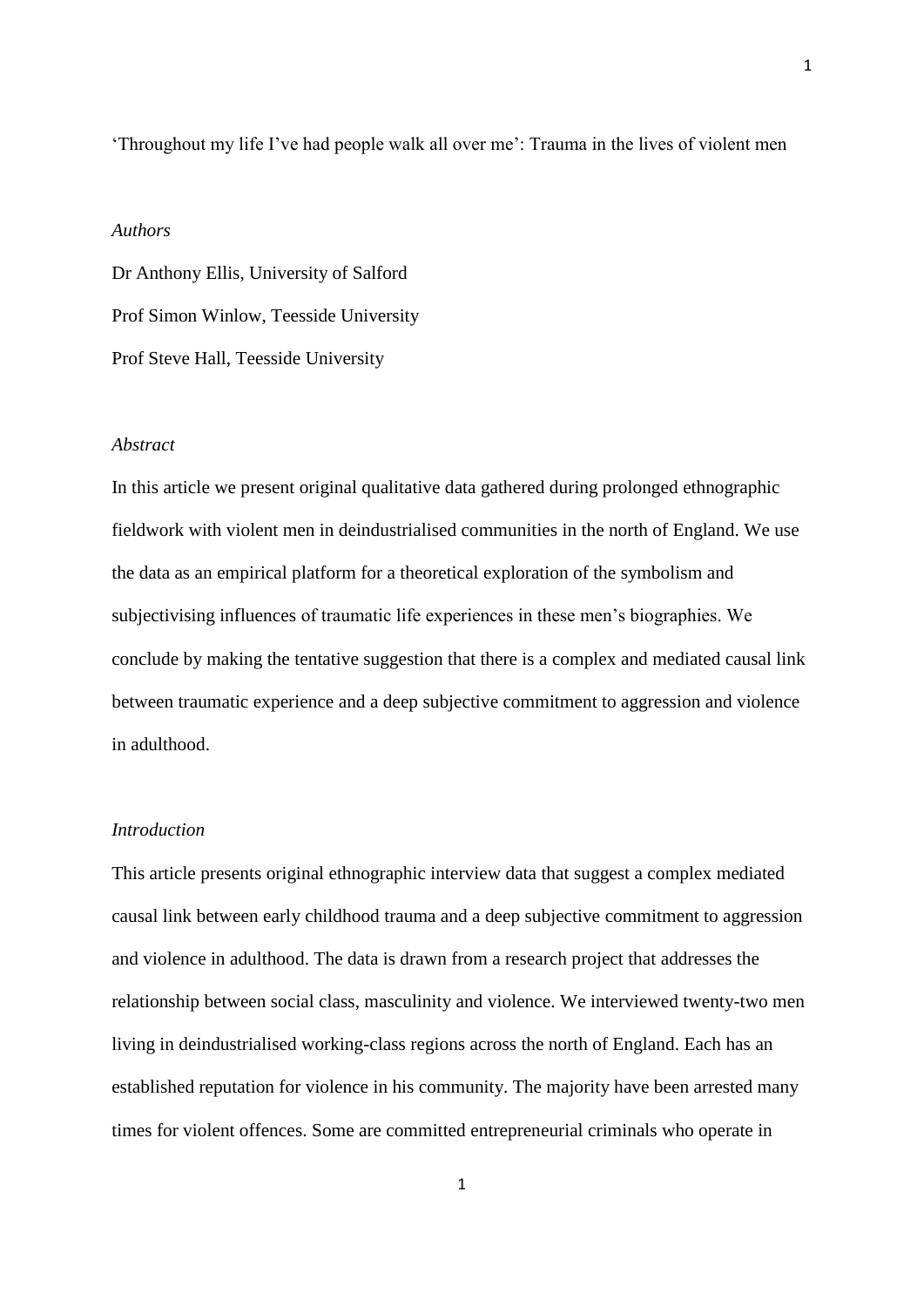illegal markets, while others are out of work or underemployed, often using modest earnings from petty crime to supplement welfare payments. A smaller number have legitimate jobs in the construction industry and manual trades. In the majority of cases violent reputations were established in the neighbourhoods where the interviewees spent their teenage years and, as they grew older, in their local night-time economies. The data is theorised in a framework that explains how initial traumatic experiences desubjectify young boys. This causes a durable sense of loss and humiliation that is gendered and culturally affirmed in a way that reproduces a physically aggressive form of competitive individualism in which others are seen as substitutes for the original assailant.

2

# *Methodology*

The analysis is based on interviews supplemented by contextual observations. The empirical data represent our respondents' reflections on their lives and their commitment to violence. The significant amount of time we devoted to gathering this data is crucial because respondents rarely reveal anything of real value in initial discussions. We had to allow time for the growth of familiarity and trust, which allows our respondents to address the deeper emotional impact of biographical events of which they initially indicated little conscious recollection. We listened to many respondents simultaneously talk up the justifications for violent acts and talk down the harm they had inflicted upon others, but we wanted to dig beneath *post hoc* discursive issues to address the deeper and more complex motivations that drove these men towards violence. We often found it necessary to abandon standard methodological protocols and engage in honest and open-ended discussions with our respondents on issues that often appeared tangential to our core goals. Generally, we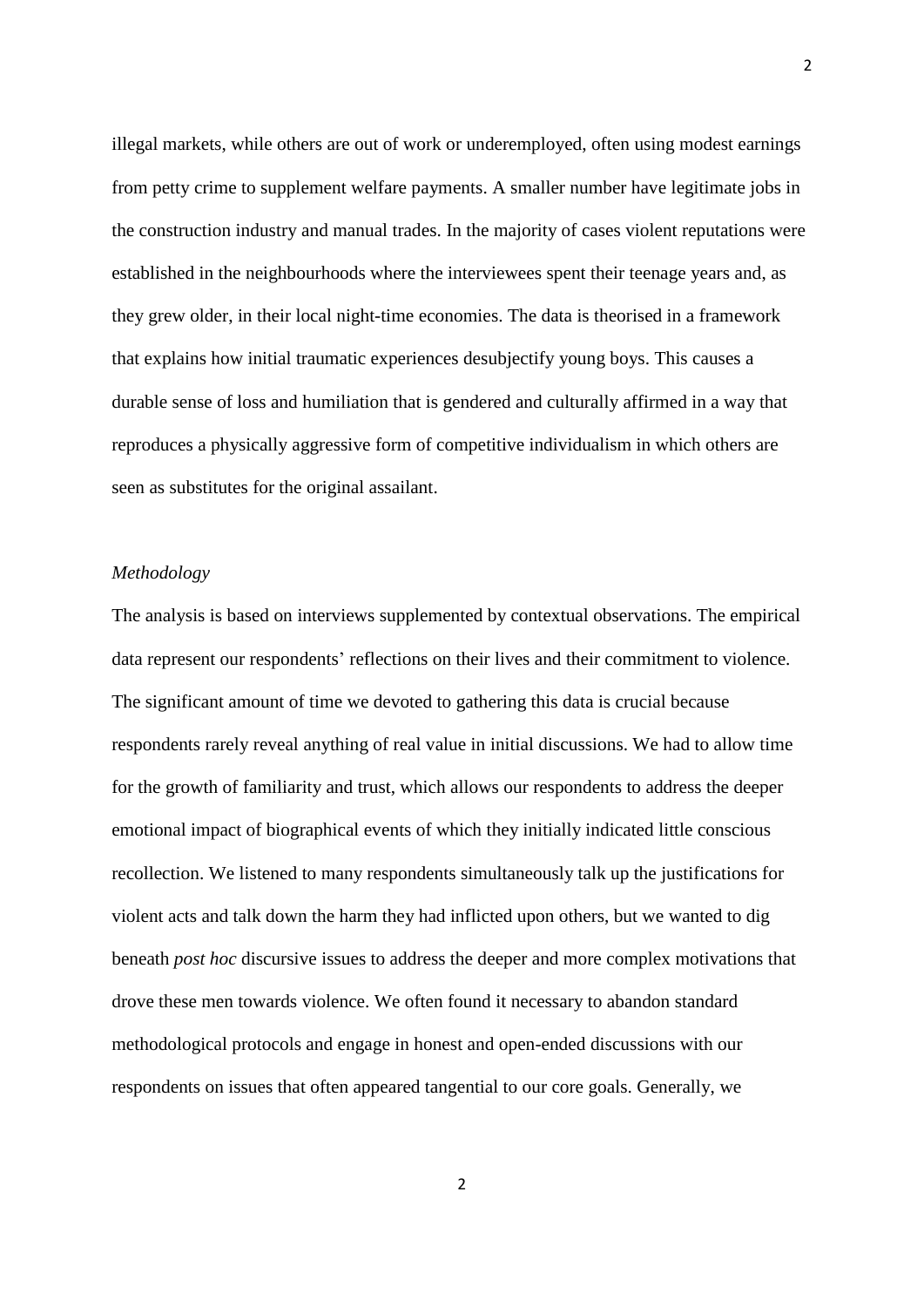encouraged respondents to construct autobiographical narratives and identify key life events that, in their view, played a significant role in the emotional constitution of their adult selves.

Our aim was to transport them back to the emotional states that accompanied these incidents so that we could attain a better vantage point to reveal the formative events that shaped their current motivations and desires. Quite often these open-ended biographical interviews were animated, fraught and emotionally charged. Occasionally we had to interject to solicit further reflections on violent incidents, but on other occasions the information flowed quite freely in a way that suggested a wish to unburden themselves of difficult memories and talk honestly to a non-judgemental and empathetic listener. Over time we were able to identify important common patterns of formative events in these biographical accounts.

### *Anxiety and Narcissism*

One of the most striking patterns was the respondents' positioning of early traumatic experiences at the core of processes of self-becoming. In most cases it took some time for our respondents to reveal their childhood victimisation. When they did, they steadfastly refused to utilise the standard narrative of the powerless victim abused by an aggressive domineering other. All respondents rejected this framework and addressed their victimhood in terms that reflected their current self-image and socialisation. The most common response was to present childhood victimisation, often spread over a considerable period of time, as a life experience that enabled them to move away from what they perceived to be the weakness of normalised modes of masculine performance. Their early experience of traumatic victimisation encouraged them to grow into men of enviable violent capacity and significant cultural reputation. They removed the negative connotations of their victimisation and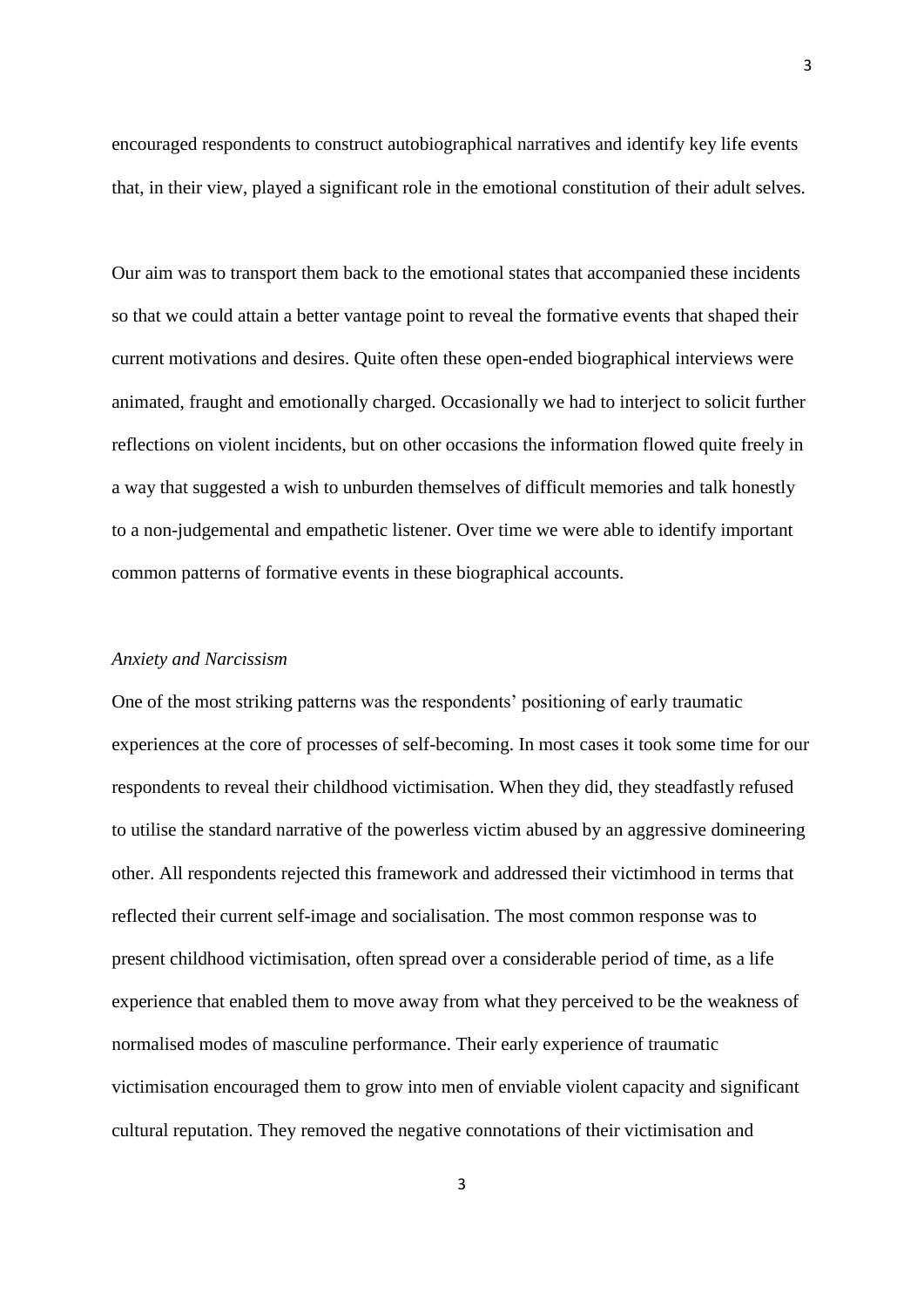relocated it in a positive context of revelatory social learning. This reversal allowed them to become the distinguished men they are today, and in every case our respondents offered narcissistic interpretations of their imagined social status.

In these biographical accounts, 'the man they are today' is a man who takes no shit; a man who will not back down or walk away from a verbal challenge; a man worthy of respect and admiration; a man who forges his own path; a man who refuses to submit to the petty rules and regulations that trap most ordinary men in ignominious servitude. Underneath these anxious, narcissistic accounts of self two crucial and interwoven processes operate. First, they are a practical attempt to manage respondents' experiences as victims of often quite horrific childhood violence. Second, they reflect the extremity of a formerly functional gendered socialisation in the 'rougher' elements of Northern England's post-industrial working class. During the region's industrial heyday the distinct *visceral habitus* that signifies and reproduces social reputation was grounded in the functional requirements of work in the heavy and extractive industries and service in military conflicts. It was constituted and reproduced in the controlled contexts of occupational camaraderie, communal norms and fragile projects of unifying politics (Hall, 1997). However, as neoliberalism's restructuring of the economy replaced labour-intensive industry and its social world with insecure service work and a culture of relatively depoliticised competitive individualism, the visceral habitus did not simply sink into obsolescence. It was thereafter reproduced as a declassed, hyperindividualised, insecure and unpredictably hostile form of toughness, endurance and autonomy (Hall, 1997; 2002). Those attuned to the rhythms of today's visceral habitus recontextualised in insecure labour and criminal markets know that intra-class violence is real and not merely a mediatised spectacle. They know that in their everyday life violent incidents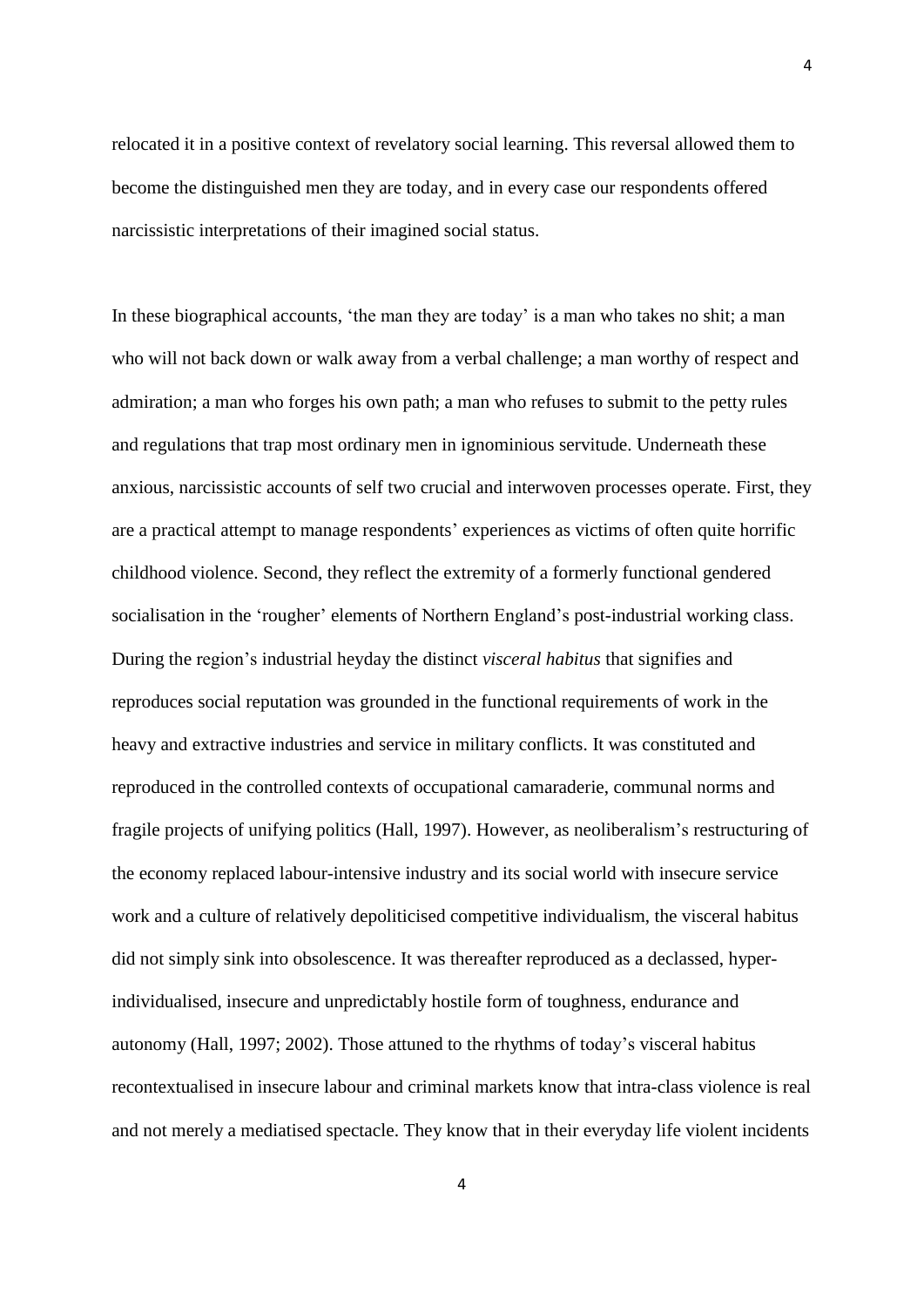can and will happen, and they know of the capacity of violence to both disrupt relationships, social identities and economic opportunities. Therefore those subject to this visceral habitus treat violence and violent potential with reverence, solemnity and awe (Winlow, 2012).

In interviews these men tended to oscillate between narcissistic self-justification and a more reflexive acknowledgement of their psychic entrapment in a combative mode of identification and social engagement. Occasionally, when the narcissistic frame was transcended, they were able to distance themselves from their own destructive violence and view it with critical hindsight. This reflection encouraged our respondents to acknowledge their inability to move away from violence. They knew and were capable of discussing the fact that their violence tended to destroy things of genuine value in their lives (Bollas, 1995). On some occasions they openly fantasised about occupying a life in which they were free of their attachment to violence. Tom, 34 at the time of our first interview, offers a clear example:

'…you'd be able to breath, stop worrying about all the little things, stop worrying about the grind of it all. No police, no prison. No fucker trying to kill you. Just be a boring cunt out shopping or sitting in an office or something.'

Barry, 42, seemed to agree:

'It's just there's no peace to it. I've got young kids coming through who want to take me on. I've got to be ready all the time. Everyone is looking to rob you or fuck you over or something. The money isn't always what people think. Some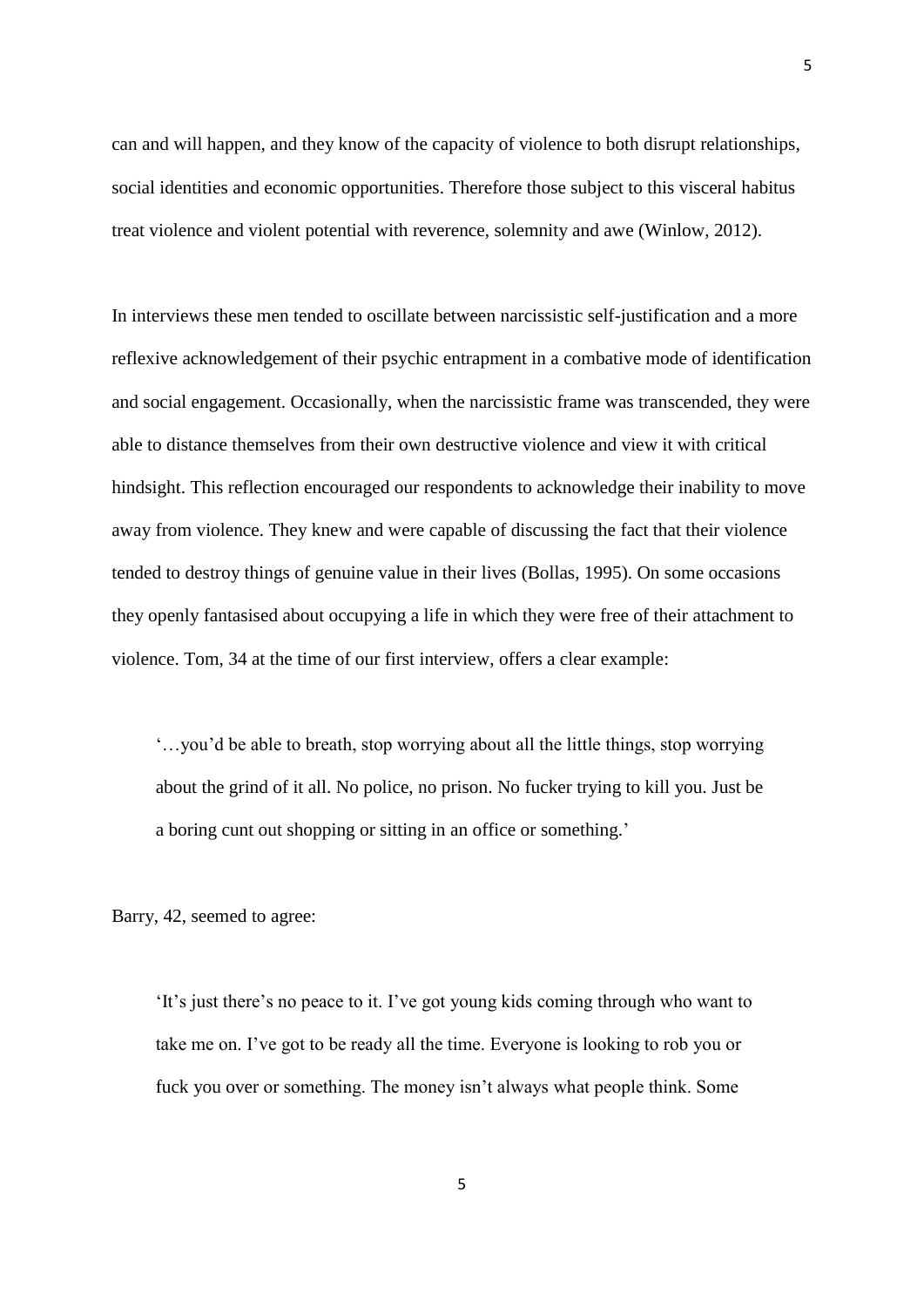days I just want to be done with it, sit at home and have a few drinks, you know, take it easy. But there's no going back now, is there?'

However, these flights of fancy usually ended with a reassertion of the 'distinguished' social self, the autonomous bearer of 'special liberty' (Hall, 2012) who has wrestled free from social convention to do what needs to be done. Where other men bow their heads and walk away, our respondents see themselves stepping forward to meet challenges head-on. Where other men dream of responding violently to threats and insults, our respondents actually live the dream and impose their will upon all who question their supremacy. Where other men live lives of quiet despondency, trapped in dysfunctional relationships and in jobs they hate, our respondents imagine themselves as titans of a free market in which any determined individual willing to do what is necessary can be a winner (see Berardi, 2011). They see the chaotic world as it is and make up their own rules to clear the way for their own ambitions.

When our respondents reflected more deeply to express regretful rather than triumphalist or justificatory accounts of their own violence, they usually deployed strategies that enabled them to hold it at a distance. The standard method was to suggest that their violence had been enacted by a distinct, unconscious and irrational part of themselves over which they have minimal control. In the quote below, Ray, who was 29 at the time of our initial interview, acknowledged the harm done by his violence but apportioned blame to the dissociated 'not me' (Stein, 2007; Hall, 2012) that is his disavowed violent subjectivity:

'I get in situations where I'll just get so angry…there's just nothing I can do… I get the 'red mist' and that's it, I'm off, I can't be stopped. I go proper mental and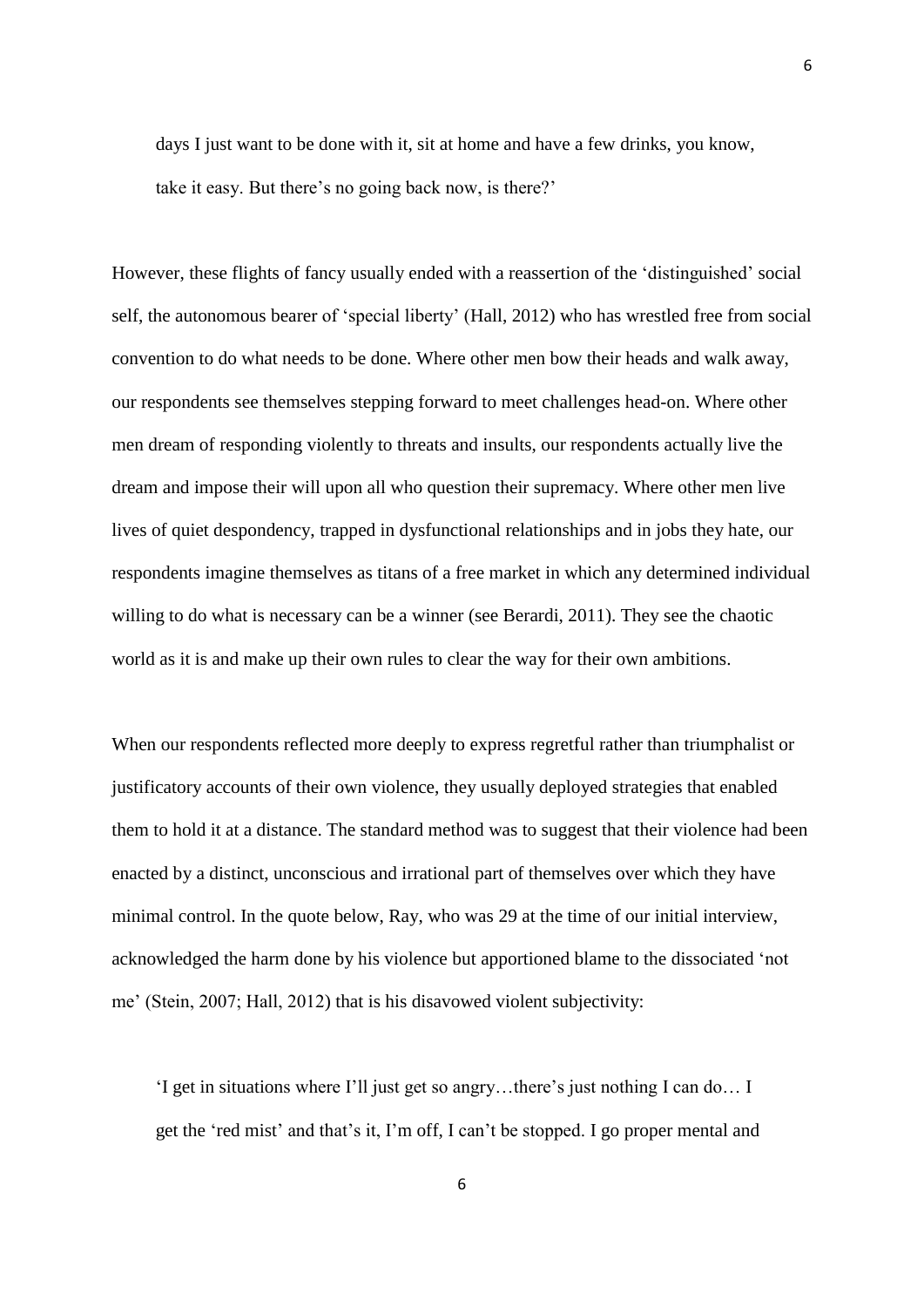people will say, what happened there? They won't recognise me coz I've gone fucking mental and lost it totally. Now I know I've just got to keep out of them situations, keep away from certain types of people, keep out of certain types of places. I just fuck everything up if I put myself next to people who's going to rile me. That's what I've got to do or they'll lock me up for good.'

Here Ray renounced responsibility for his violence, its resonance throughout his own life and its impact on his victims' lives. His body was simply a conduit for an internal source of unconscious blind rage triggered by external stimuli. His limited responsibility existed only insofar as he could make calculative decisions about his social engagement. He could avoid situations likely to prompt his loss of control, but upon entry into such a situation he could not control himself in the face of events that, to him, demanded an immediate violent response. On one occasion, when asked about his regrets, he replied:

'I regret making stupid decisions. Like, I shouldn't have gone out that night. I know that now. I should've, I don't know, gone somewhere else, done something else, stayed at home, just kept away from her, just fucking ignored everything. I've just got to keep myself away from all that or I know what'll happen.'

He didn't broach the topic of his destructive violence and its impact upon his victim. He regretted only placing himself in situations where the 'red mist' might descend. He recognised that it was his bodily self who attacked a man who had spoken to his ex-partner, but he did not feel fully responsible because he could not recall being faced with a conscious choice between violence and non-violence. At no stage did he feel in control of events.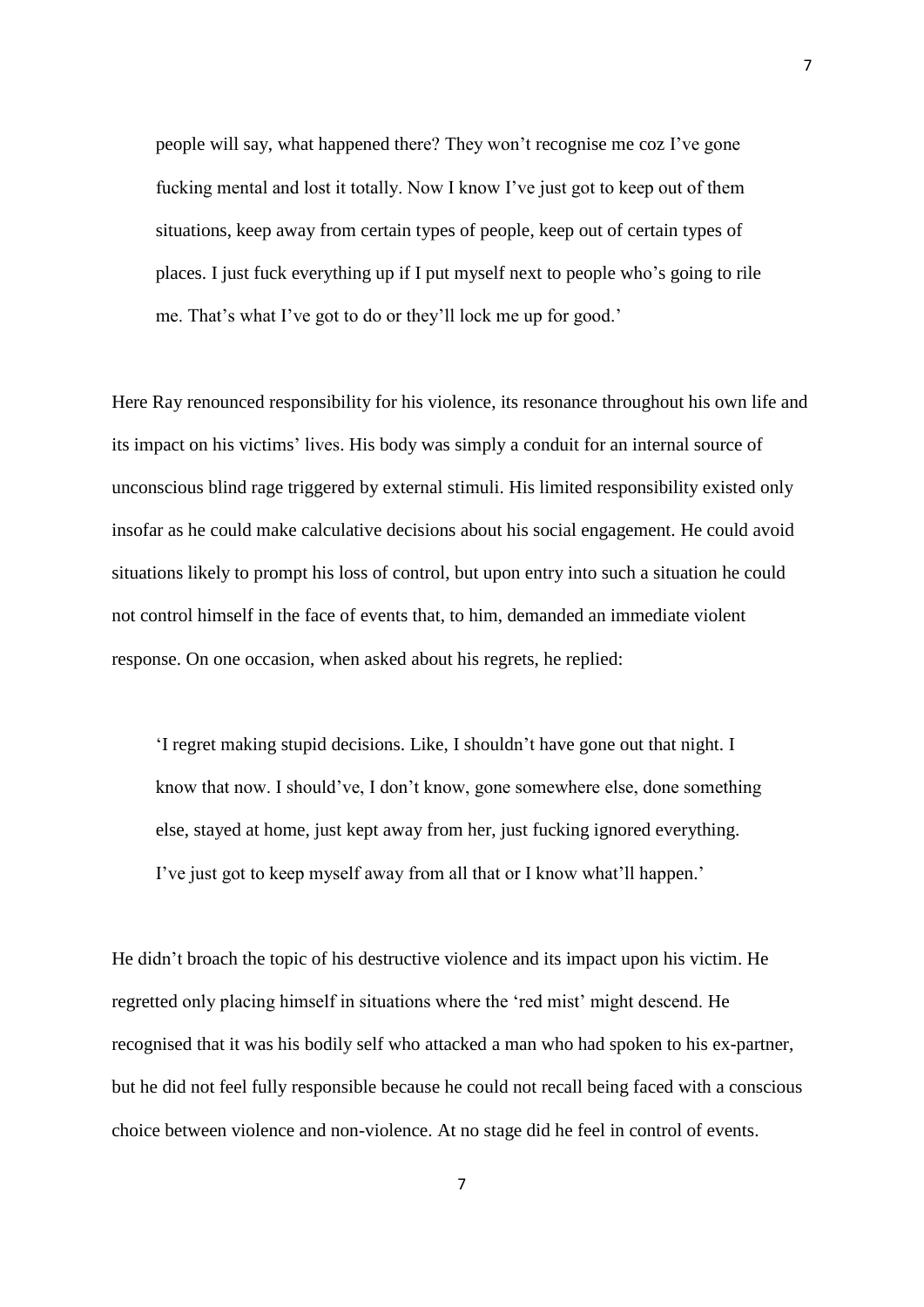Rather, he believed that he is constantly overwhelmed by external events that trigger internal forces over which he has no control. Assailed by emotions that cannot be marshalled or contained, he felt unable to control aggressive drives that demand to be immediately acted out. Daryl, 39, makes a similar point:

'Of course, you don't want to be in those kind of situations do you? Honest, I've stopped going out to places coz I know there's going to people about that's going to wind me up. You can feel yourself getting sucked into it but there's nothing you can do. Someone will start chirping on and by then it's too late really... But I do try to avoid it. I avoid places, people…In the past I've put myself in daft situations where there's nothing you can do really. I've got to learn that I can't just go around like I did when I was a boy. I've got to be smart about it. That's what you learn. That's what I regret. I should've been a bit more, thinking ahead and that.'

However, in more contemplative moments respondents could briefly identify the recurrent nature of their violence. During verbal accounts of violent incidents both the victims of violence and the offences that justified a violent response often remained quite vague and adumbrated. In Lacanian terms (see Lacan, 2007; see also Fink, 1995) the victim exists in the mind of the perpetrator only as a *signifier of lack*, deprived of substance and a social identity, and reduced to a bit-part player in our respondent's narrative of the preliminary build-up to violence. Our interviewees could recount many stories of punishing perceived wrong-doers, but often they were unclear about what drove them to violence. A look or a mere utterance, no matter how innocuous or ambiguous, could trigger a violent response.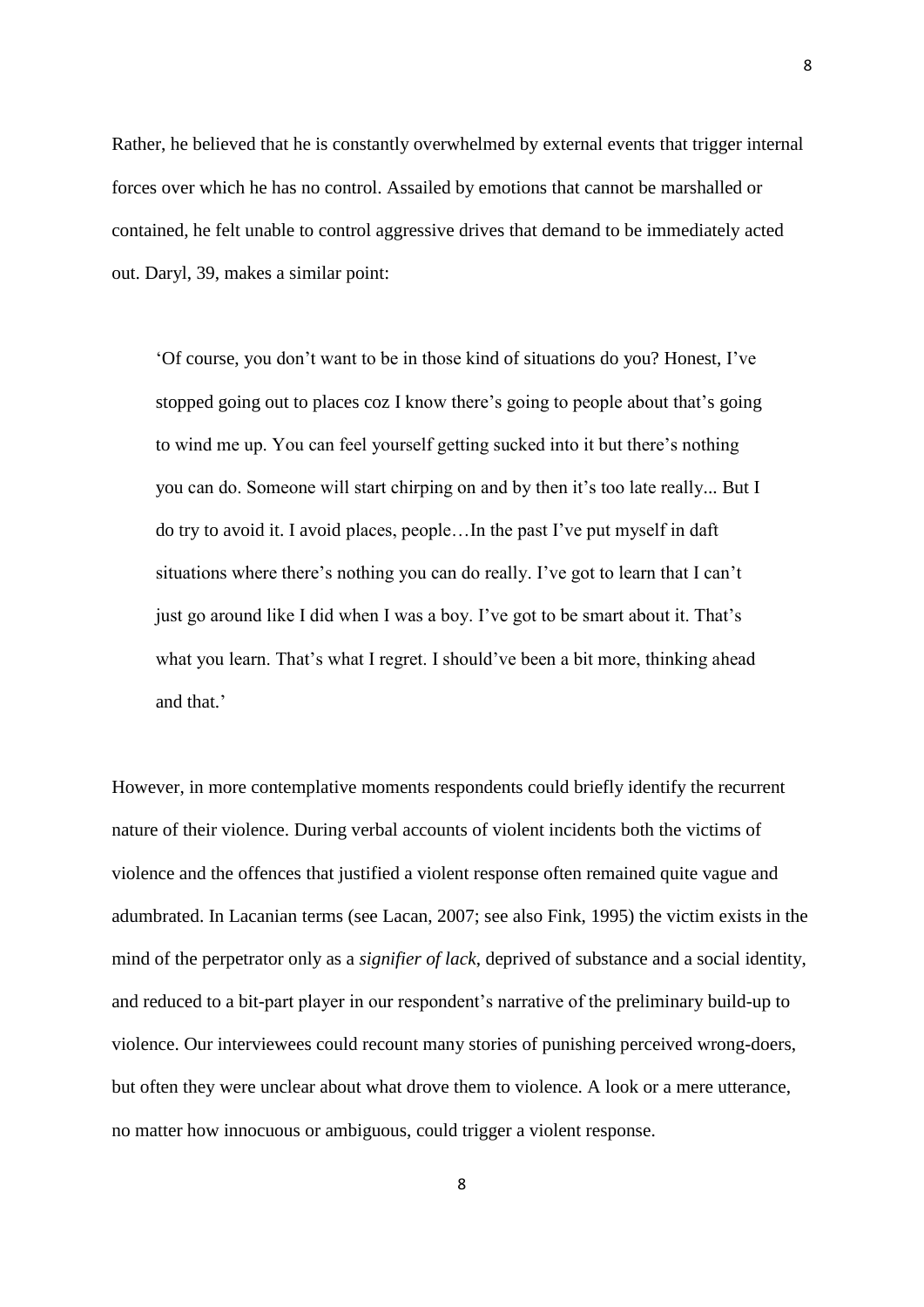Occasionally, accounts of initial events deemed worthy of a violent response appeared to change over time. Some interviewees could not clearly remember what drove them to violence. Something had happened and they had lost control. The opacity and interchangeability of the serial victims and their offences lends support to the view that these men have, in effect, been fighting the same adversary since boyhood (Winlow, 2014). Different actual individuals inhabit the imaginary role of the threatening external agent who deserves to be punished, but, for the violent actor, the overall narrative remains the same. Trapped by a daemonic drive to repeat (Freud, 1975), our respondents often deliberately sought out a threat simply as an opportunity to respond appropriately to it. To understand this clearly we must look closely at key events that have shaped our respondents' biographies.

As we investigated this biographical data it became increasingly clear that our respondents' fundamental commitment to violence was not driven by conscious choices, intersectional prejudices or social 'othering' (see Chakraborti, 2010), or the cultural reproduction of a domineering social identity and the need to maintain some position of social power (see Hearn, 2012; Weenink, 2015). These common sociological positions can shed light on various forms of prejudice and oppression, but they do not explain the ultimate urge to act out physical violence. Our respondents' persistent tendency to draw upon physical violence as a social resource, the ambiguity of their victims and the gestures perceived as slights, and the deep rage they summon to fuel their violence, together suggested that each violent act was driven by the need to compensate and atone for the *inability to act* in previous violent incidents in which they were victims (Winlow and Hall, 2009). The innocent victims of our respondents' serial acts of violence stood in for the initial aggressors who violated them.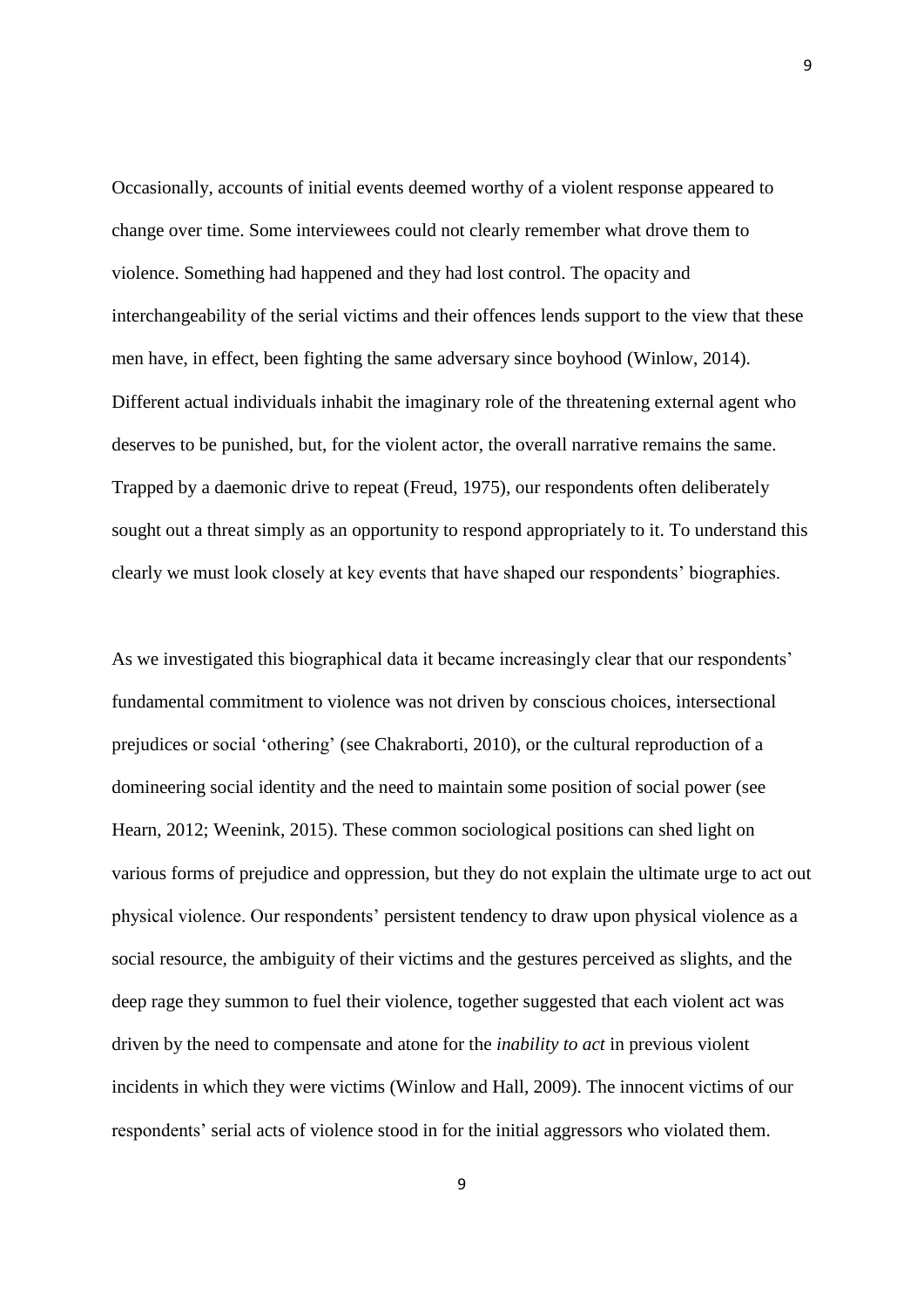These victims took the punishment that our respondents would like to go back and inflict upon the *formative others* who have harmed or humiliated them in the past. Each victim momentarily acted as a substitute or 'double' (see Girard, 1988) who must be punished in a perpetual ritual that can never deliver redemption for the failure to respond to previous traumatic assaults. The social spaces, the victims and their perceived offences simply provided a *mise en scène* in which respondents could unleash their pent-up rage.

The violent event represented an opportunity to make social a range of complex subjective issues that weighed heavily upon our respondents' psyches. However, the ultimate cause of their violence cannot be reduced to the interaction rituals, symbolic encounters or gender performances that Butler (1994), Messerschmidt (1993) and Collins (2008) see being played out in front of the social mirror. This general idealist position subsumes all possible causative experiences in systems of cultural reproduction and sociosymbolic relations. Our data suggest that the underlying cause is a *pathological attachment* to violence grounded in personal experiences that can be discerned throughout the social structure but seem more common and extreme in some post-industrial working-class environments. We are certainly not attempting to pathologise an entire class of men. We are simply suggesting that there are indeed *some* men whose relationship to violence not only poses a threat to victims but damages their own chances of living a reasonably safe and satisfying life. They have lived in the shadow of violence since early childhood and it has endured to contaminate their adult lives. Theirs is not an 'otherness' that should be celebrated (see Dews, 2012), and we should deny neither the harm they have inflicted nor the harm they have experienced themselves (Howe, 2008). Their anxious asociality and propensity to launch violent attacks with little warning reflects their experience of childhood trauma and prolonged insecurity, and their desperate desire to avoid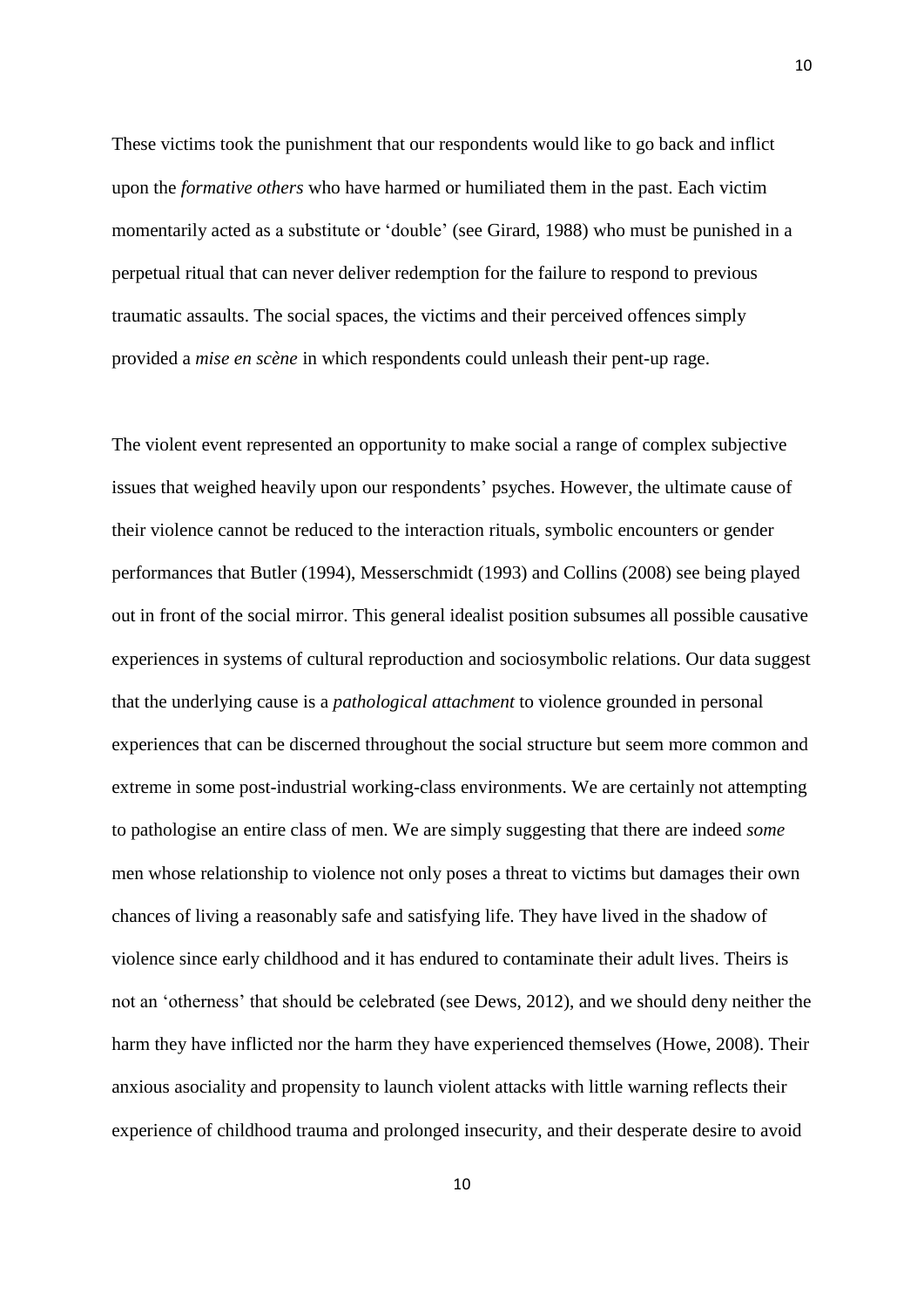the mental torment caused by their inability to respond adequately to initial traumatic and humiliating events. A powerful commitment to violent action and an often quite desperate attempt to monitor, protect and advance their reputations and self-concepts represents an unconscious attempt to come to terms with childhood experiences of extreme violence and trauma. Of course it is given social meaning and affirmation by their gendered socialisation (Winlow, 2012), but this is neither the cause nor the primary reproductive mechanism of persistently enacted physical violence.

It became clear that these men often felt entirely unable to free themselves from the repetitive drive to identify a threat to negate with violence. Observing these men at leisure, it became clear that they rarely experienced a sustained period of repose and relaxation. They appeared constantly to be on the lookout for threats and challenges. Their reputations and general social demeanour ensured that others tended to keep their distance. After many months in the field we became convinced that if the sociology of violence is to advance from its present position it must dig beneath cultural reproduction, sociosymbolic interaction and power relations to investigate complex motivational traumas. To illustrate these traumatic experiences and their aftermath, and construct an empirical platform for the psychosocial analysis that follows, we will now refer to representative case-studies.

# *Biographical Account Number 1: Brett*

Brett is in his early forties. The symbolism of Brett's scarred visage, tattoos and imposing physique immediately suggest that this man may be capable of violence. Underneath Brett's shirt, thick lines of scar tissue run across his stomach and rib cage, mementos from an attack that very nearly cost him his life. This scarring is so deeply etched that each time he removes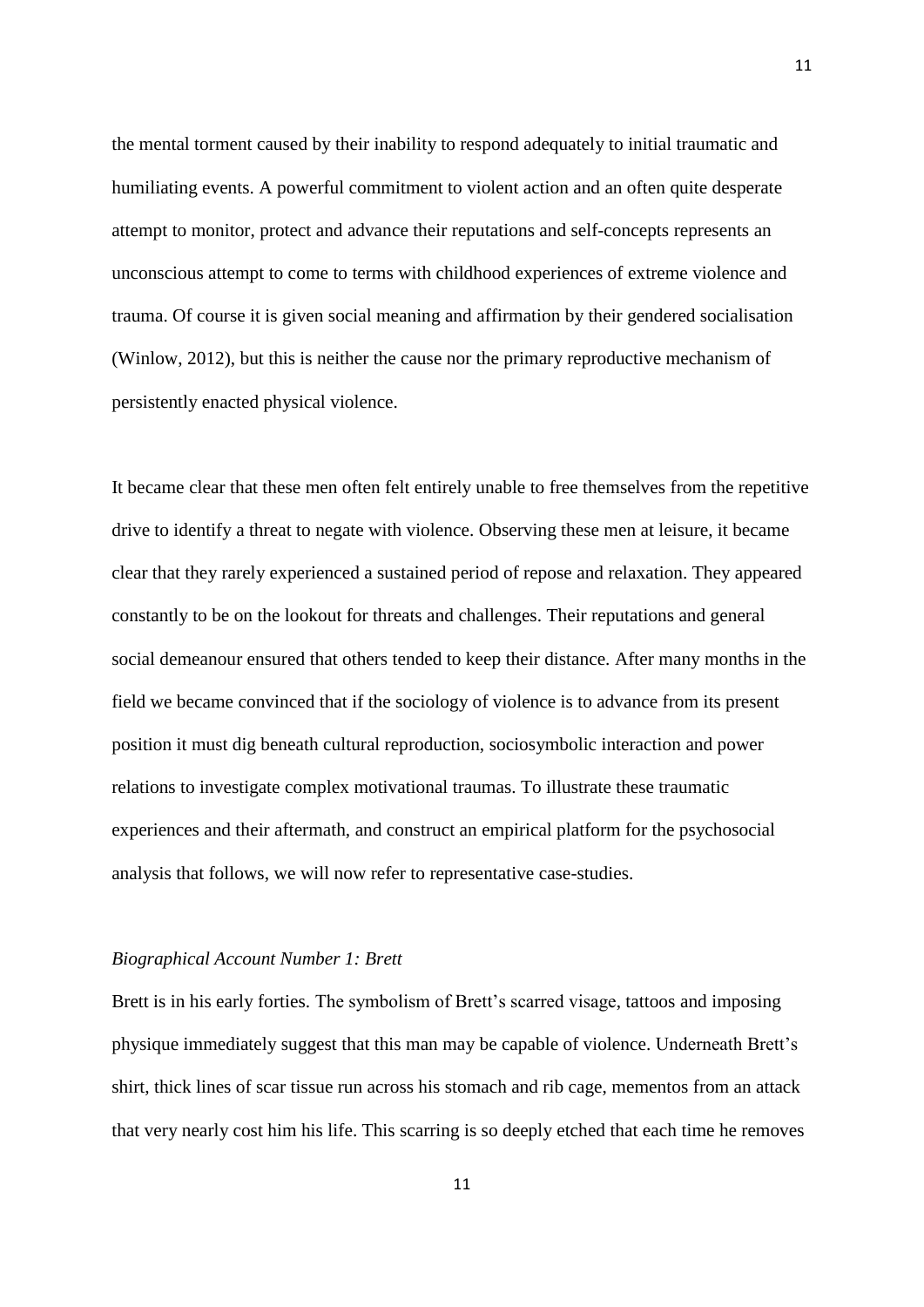his shirt it brings back painful memories of this attack and others that have occurred throughout his life. Such painful memories constantly flicker in and out of his consciousness (Winlow and Hall, 2009).

Brett developed a reputation for serious violence in his teens and has carried it with him ever since. Since leaving school he has worked in the construction industry but also earned a living trading in large quantities of cocaine. His career as a drug dealer began to spiral out of control as he developed a voracious addiction to his own 'product'. Stressed, threatened and high on cocaine, he attacked a rival criminal and was subsequently forced into hiding. Since those days he has developed an addiction to alcohol and scratches out a meagre living in lowlevel marijuana and amphetamine distribution. Brett continued to carry with him a justified reputation for serious violence. He was strangely at ease with violence. It was a form of social engagement that immediately made sense to him. He understood its development and symbolism and he was immediately attuned to its energies and rhythms. He weighed people up as soon as they entered his field of vision to form a judgement on whether they represent a physical threat. When the violence started it almost came as a relief. It seemed as though he achieved a pathological form of homeostasis amid the violence: no longer troubled by dark memories, no longer anxious about those who would challenge or mock him, and free to focus completely on the here and now. Why was Brett so predisposed toward violent action? Reviewing his biography gives us some clues.

Brett's biological mother put him up for adoption before he reached his first birthday. He had never met his parents and he was unsure of the specific reasons why his mother gave him up. Some amateur detective work had led Brett to believe that his biological father was a serial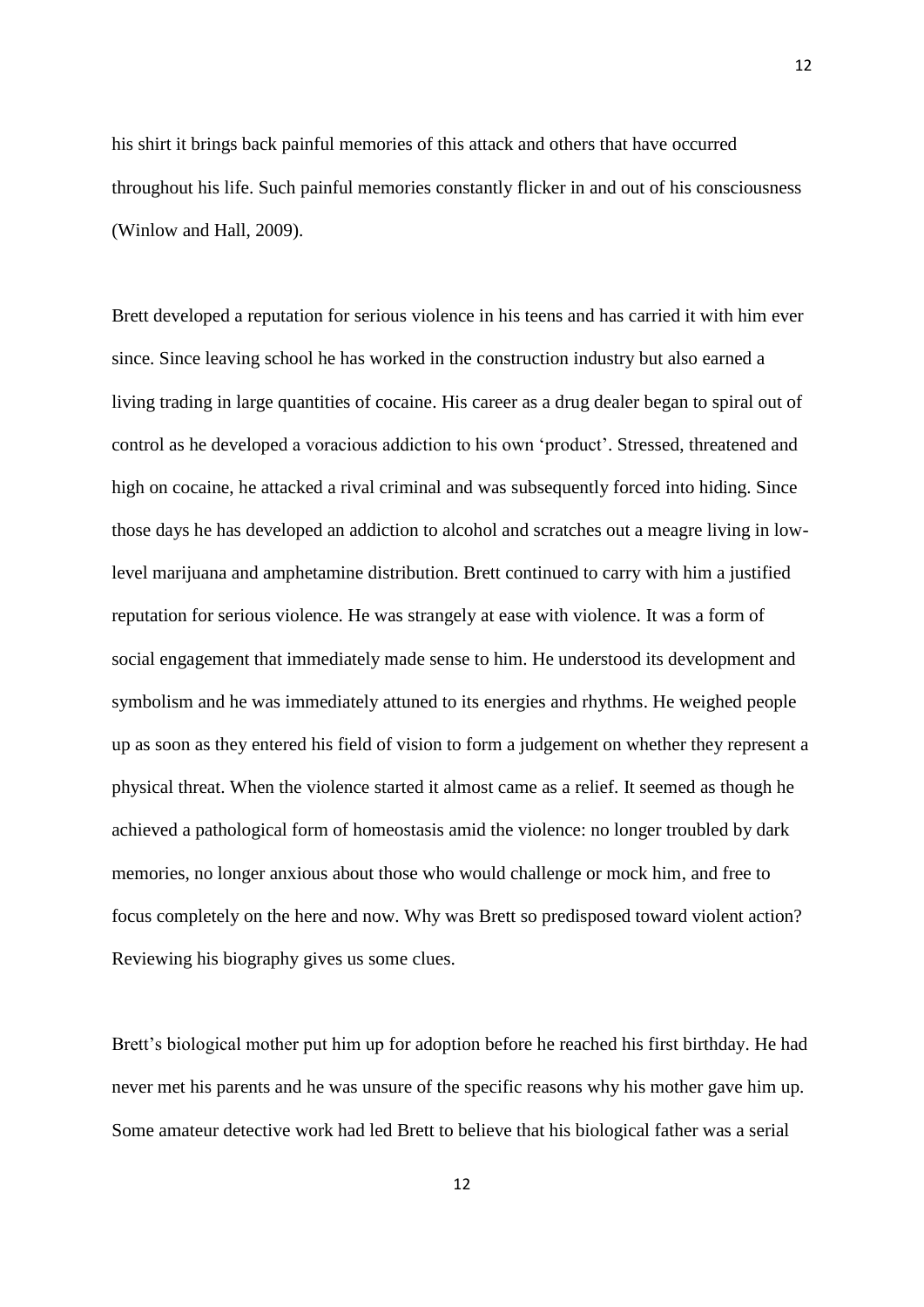sex offender, which encouraged him to form the view that his biological mother had been the victim of a sexual attack perpetrated by his biological father. The veracity of this story matters little. To Brett it was the truth, and from this initial traumatic scene developed a biography in which he would forever be out of place – angry, aggrieved and unloved.

Brett was forthcoming about his childhood, far more so than the majority of our other respondents. He discovered that he had been adopted on his seventh birthday. Throughout our discussions he often alluded to his unease about his relationships and his social position, as if he were set apart from the world, unable to partake of the benefits of inclusion. His adoptive mother, who died many years ago, appears to have been the only person to have given him love. However, Brett's image of his mother was tainted by her failure to protect him from his adoptive father, who abused him physically for many years. He commented:

'…he [Brett's adoptive father] just used to knock me about and I just took it. I remember one time…I was eating my dinner and I was scraping the gravy off my plate with a knife instead of a spoon and my dad took his knife and stuck it through my cheek and it knocked one of my teeth out, and he just says "don't lick your knife".'

The ferocity of his father's violence and the total absence of any semblance of positive paternal support was so traumatic that Brett had not psychologically rehabilitated his adopted father, casting his aggressive violence as an ultimately positive social learning experience (see Athens, 1992; Hobbs, 1994; Winlow, 2012). However, Brett was slightly unusual in this regard. Many of the men we spoke to had psychologically rehabilitated the image of a violent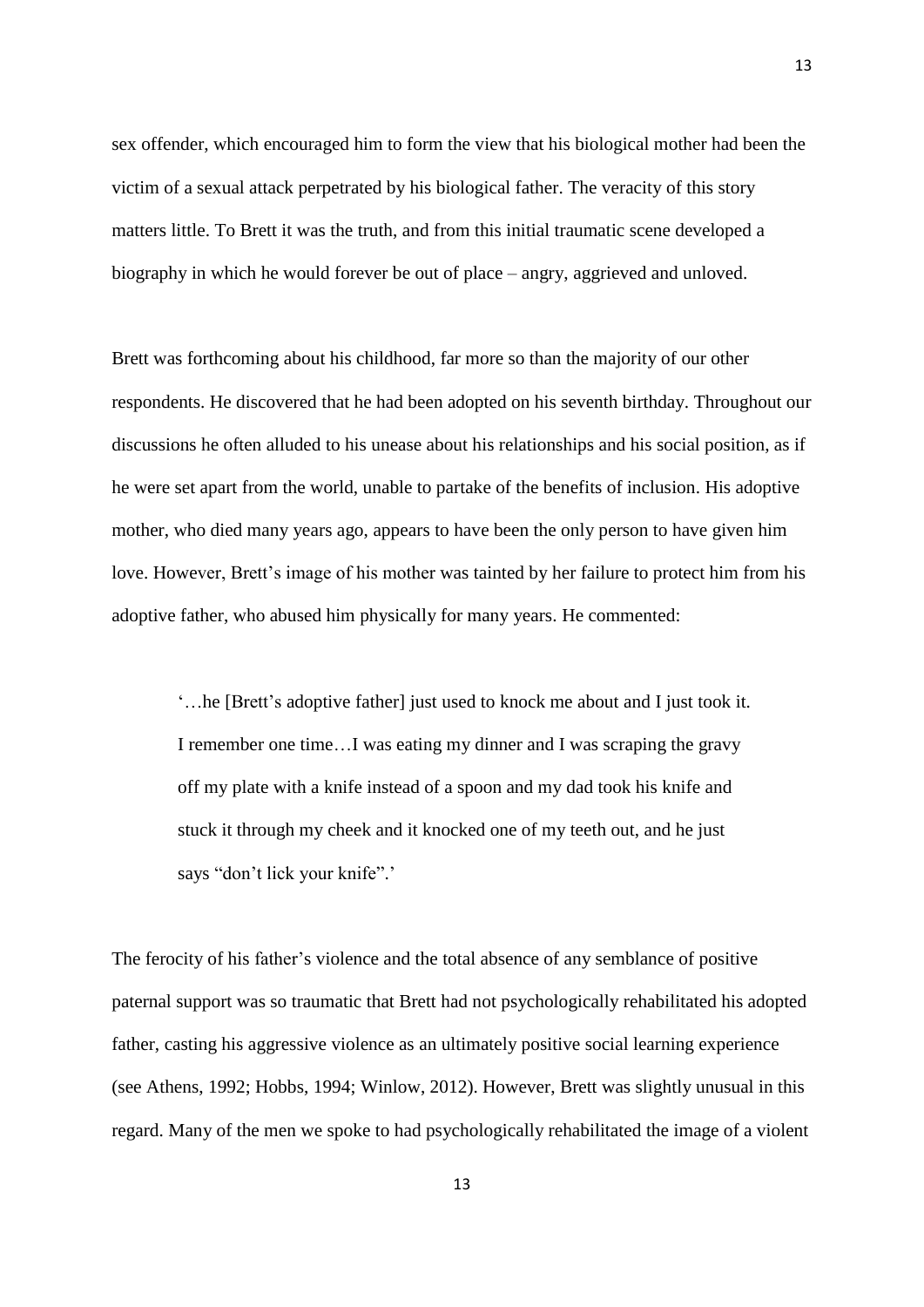parent. This framing narrative affirmed the father figure's supposed commitment to cold realism (Winlow, 2012; 2014). In it, the father figure imagines the social world to be inhabited by aggressively instrumental others locked in a ceaseless battle for dignity, status and recognition and believes his abuse of the boy is a necessary preparation for a life in which one must constantly fight to defend one's social status. Many of our contacts had grown to believe that their childhood victimisation efficiently prepared them to occupy a cold and unfeeling world characterised by unrelenting competitive individualism and inevitable physical conflict. Essentially, in order to become the cold realist they are today, it was necessary to pass through a childhood typified by occasional violence and constant insecurity. This process had led these men to what they believed to be a fundamental understanding of the nature of human societies, which transcends the naivety of men lucky enough to have enjoyed a loving and supportive childhood. The hidden truth they had accessed through their experience of sustained victimisation was simply this: the social is a myth. Ultimately we are alone in the world. All social relationships are built upon disguised instrumentalism. There is no charity without a selfish ulterior motive. Everyone, ultimately, is out for himself. In such a situation, all the victimised subject can do is fight hard to secure his interests, or otherwise meekly accept failure.

14

Brett subsequently identified himself as a far-sighted realist capable of coming to terms with an uncomfortable truth about contemporary collective life. However, underneath these imagined pragmatic benefits he remained deeply aggrieved and resentful towards his adopted father and disconsolate about his experience of childhood abuse. Brett believed that his regular experiences of his adopted father's violence led him to: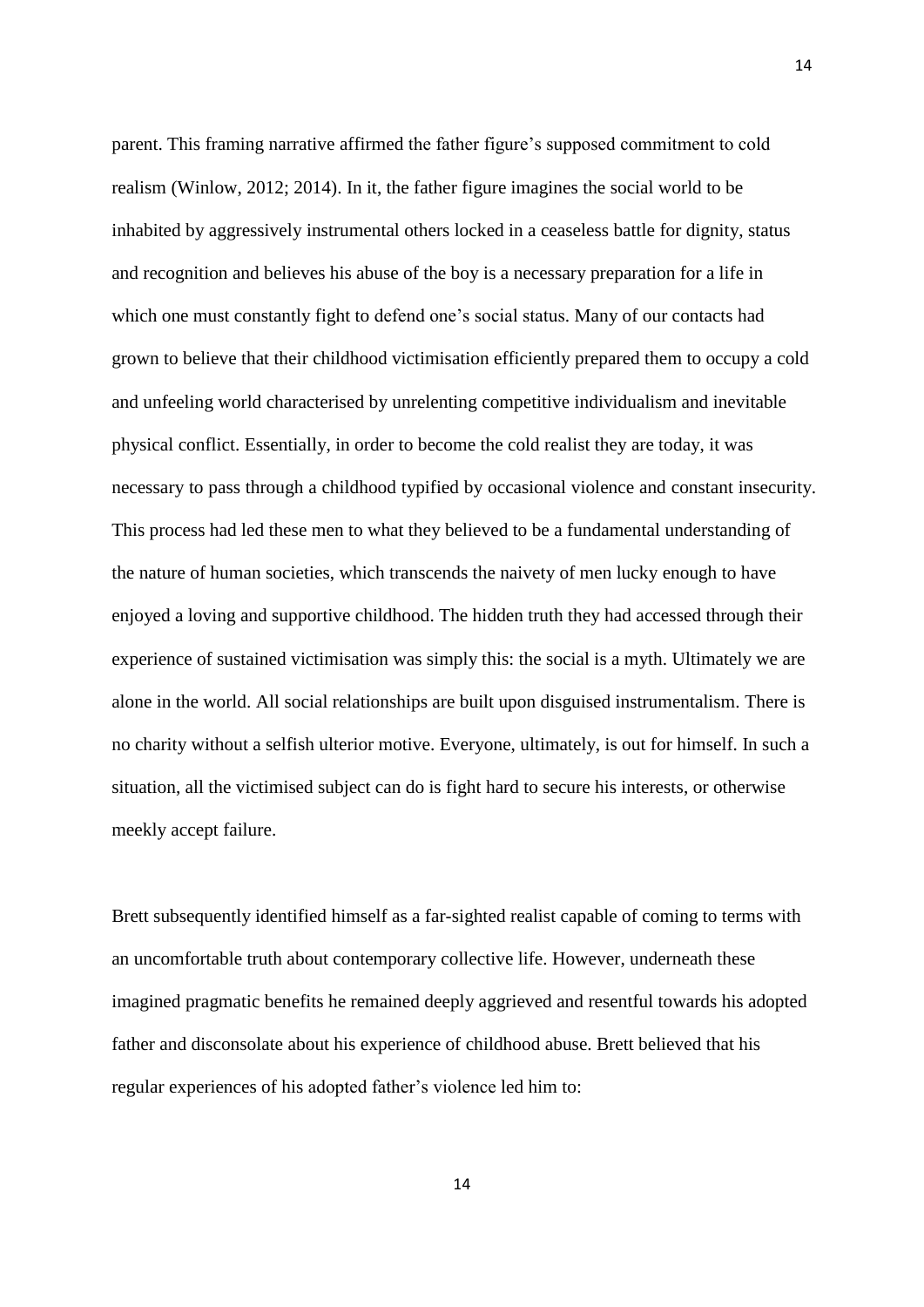'Just flip out. I just flip out and I can't control myself, that's what it's like… throughout my life I've had people walk all over me, you know, and I wouldn't do anything about it. I'd just let them get away with it, and so I'd just flip out, lose control and fucking do people in.'

Brett's narrative was characterised by helplessness, regret, sadness and loss but also by a distinct absence of any sense of personal agency. However, he also carried a significant measure of self-critique. In particular, he wished he had stood up to his abusive father. In the quote above it is possible to detect a desire to censure his childhood self. We should assume that the victimised child is in no position to defend himself against the violence of a fully grown man, and Brett consciously accepts this. However, when he revisited these events in memories he did so as a fully grown man capable of his own restitutive violence. He would dearly have loved to deliver retaliatory violence to his adoptive father. He admonished his childhood self for being scared and too weak to resist. He oscillated between a form of selfcritique that identifies his failure to act and a narcissistic form of self-aggrandisement in which he imagined himself as a violent man who has conquered fear to take an idealised position above a social world that not only failed to protect him from being attacked but now continues to loom in his imagination as the external source of humiliation. The ultimate result was an *integrated and self-reproducing hatred* of himself, his father and a social world full of mocking, abusive others.

Brett talked of having people 'walk all over him'. However, his biography suggested clearly that usually it was Brett who has been doing the walking. His frequent convictions were a drop in the ocean compared to the amount of violence in which he had been involved. For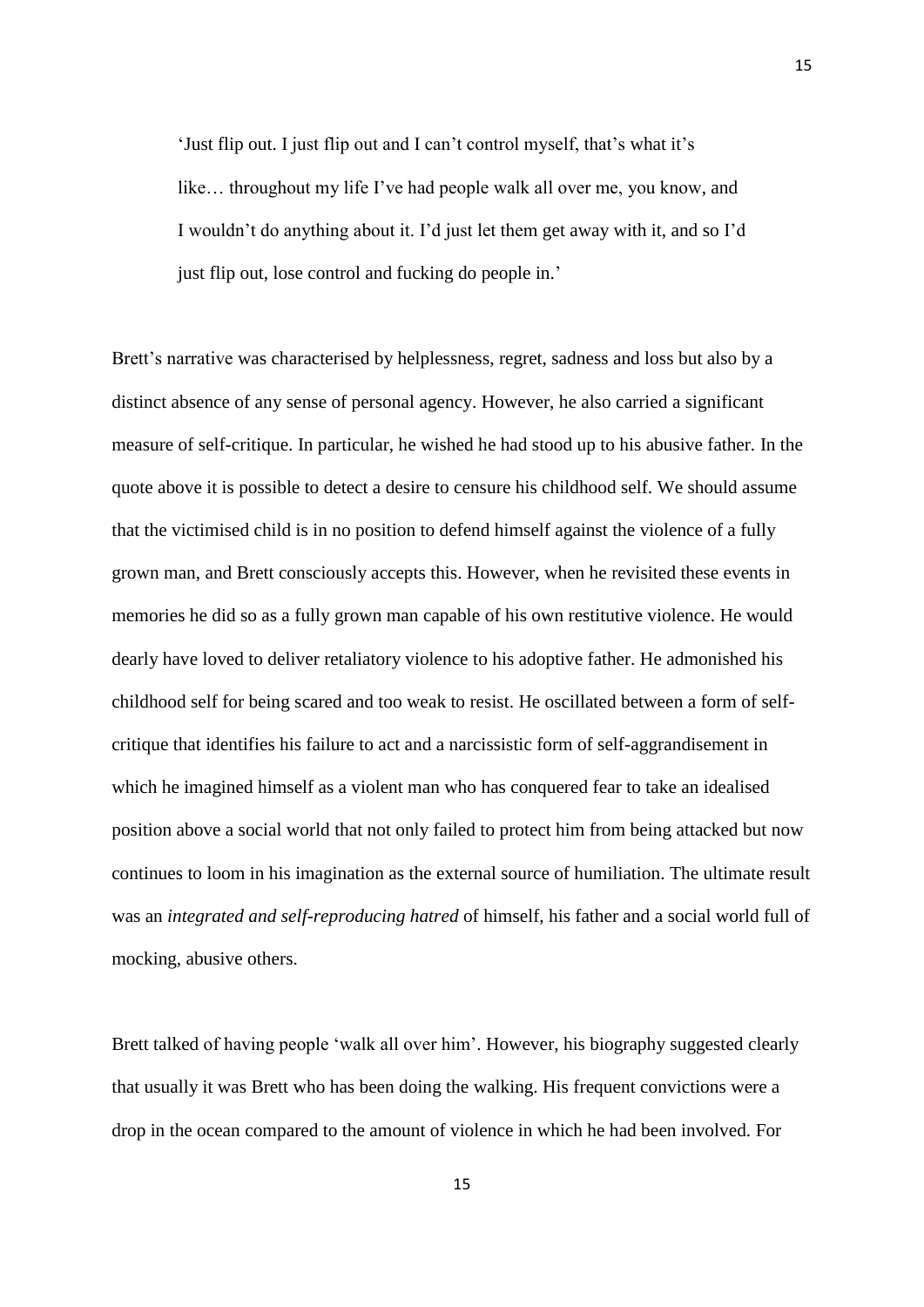him this mattered little – he always imagined his own violence to be retaliatory because this is an essential part of the narrative which informs his consciousness that the violence he suffered changed everything for him. Like Ray, Brett talked of being overcome by rage and completely without the capacity to control his behaviour:

'One time I went absolutely mental… Come round and realised I had squashed some kid's head with a hammer… He had to have re-constructive surgery to his face... He come at me with a knife... I thought fuck you, you're not stabbing me, so I grabbed the hammer, fucking whacked him with it… knelt down next to him and just kept smashing his head with the hammer…"here, have that you cunt", whack, straight on his head… And I thought he was dead, me. I had blood all over me trousers.'

As Stein (2007) suggests, experiencing horrific abuse at the hands of a parent or carer is so traumatic that it cannot be symbolised; in the Lacanian sense, it belongs to the realm of *the Real*, the irruptive experience of internal and external stimulation that is so alien it cannot be named (see Fink, 1995). Thus, to invoke the other two categories in the Lacanian tripartite structure of the psyche, it cannot be consciously understood and communicated in the *Symbolic* (the social order of symbols to which most social theories are restricted) but remains trapped in the narrativised *Imaginary* from where it can be projected onto a variety of spectral others. It cannot be recognised as genuine experience, so the individual cannot understand or fully come to terms with it. Abuse of this kind continues to resonate throughout the life course. The horror is repressed but inevitably returns in a mutated form (see Freud 2006). Often the abuse is so traumatic and repressed so deeply that it cannot even be fully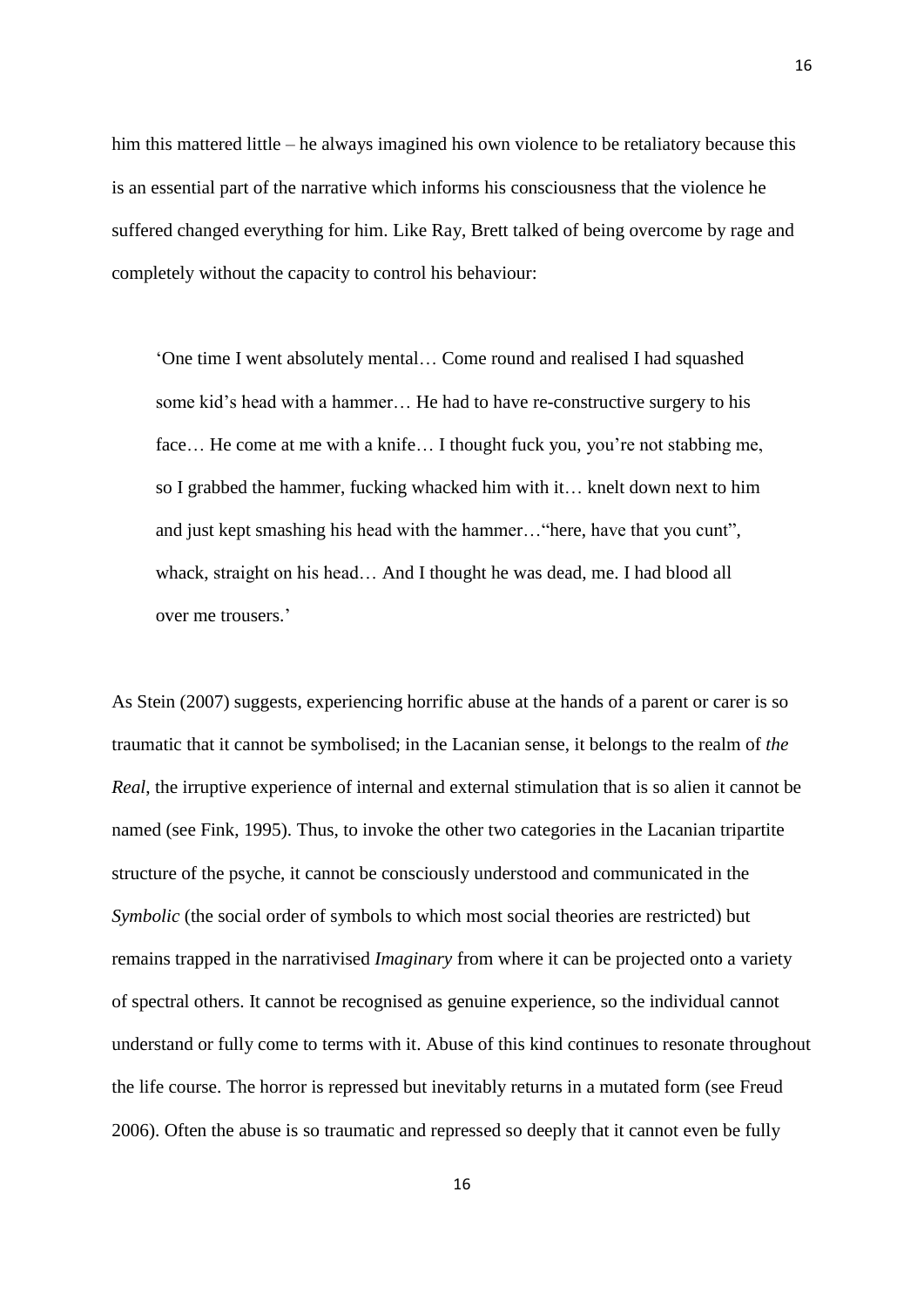remembered. The memory of the abuse is too horrific, therefore the conscious mind attempts to protect itself by disavowing the event and forcing it into the unconscious (A. Freud, 1992). Despite the psyche's attempt to defend itself, the memories themselves cannot be fully dispensed with. That which is repressed always returns with potentially catastrophic results (Stein, 2007).

## *Biographical Account Number 2: Paul*

At the time of interview Paul was in his early thirties. Unlike the majority of our respondents he was in full-time and reasonably secure employment. Paul had not been damaged by the deep negativity of sustained parental abuse. However, he had been socialised to expect and be ready for violence, and he had experienced the trauma of helplessness and humiliation. These humiliating experiences appeared to have had a considerable bearing on the development of his adult self and played an important part in the stories he had to tell about his own violence.

Paul recalls his father's instruction that he should never walk away from a fight, even if defeat appeared unavoidable. His father told him that cowardice is ultimately self-defeating. Running away might have prevented physical injuries but, in comparison to the psychological turmoil caused by cowardice and the damage done to one's reputation, such concerns were quite negligible. Physical injuries heal, but damage done to reputation was permanent. It was better to stand one's ground, fight hard and with every last drop of energy to secure a victory that would consolidate one's reputation and dissuade others from future attacks. In time, Paul had learnt this lesson and he communicated it to other men who had failed to fully internalise the cold realism that pervades the locale.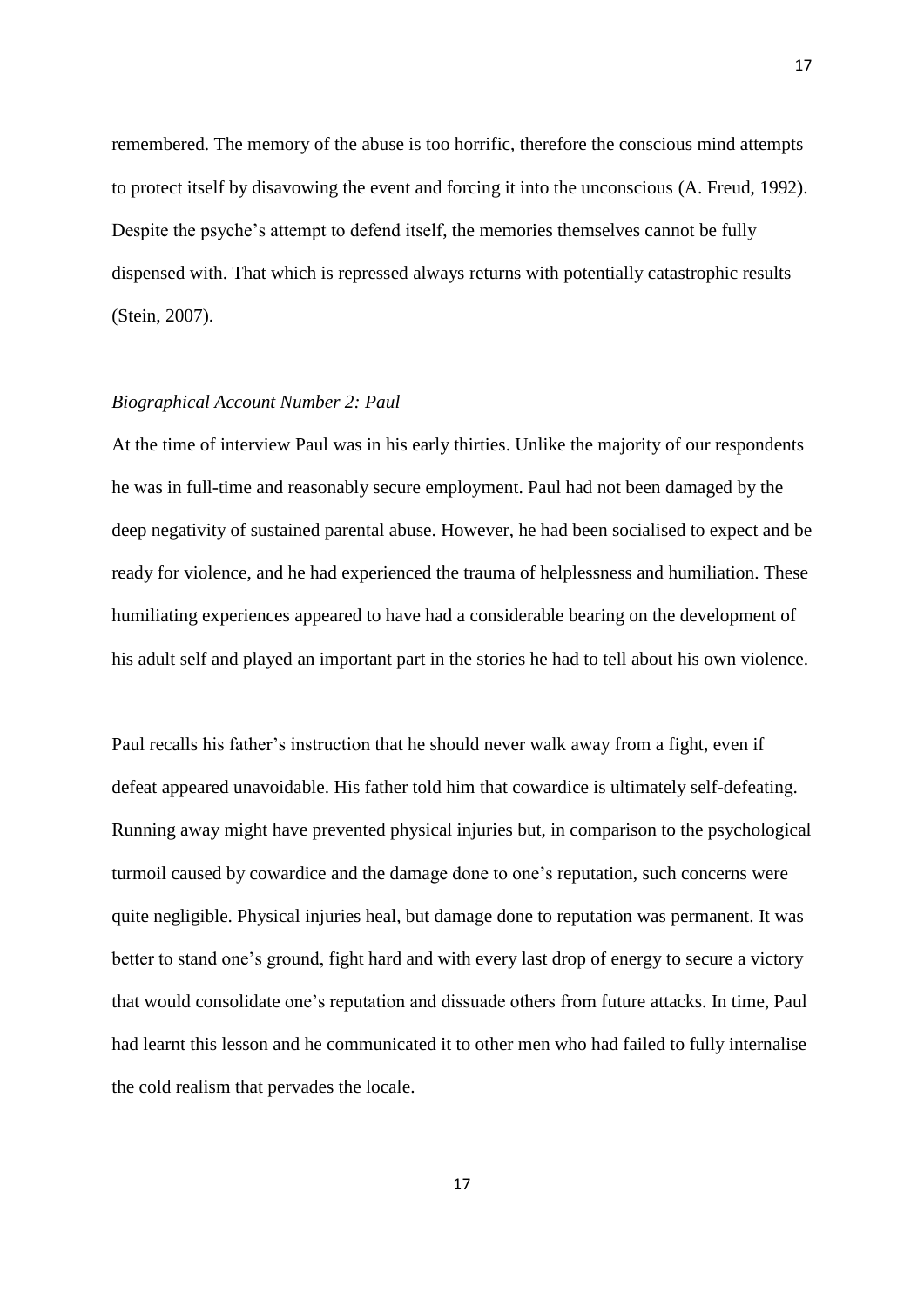Paul's father had not been physically violent in the family home but his constant affirmation of toughness impacted upon the family in other ways. Some of Paul's most powerful childhood memories were of his father's quick temper and willingness to use violence when threatened. Many respondents told similar stories of life in the shadow of a 'cynical realist' father. The role of Paul's father in shaping his son's social expectations was important, but below he recalled a series of crucial events that still cause him emotional turmoil. To Paul, these events seemed indicative of the processes that inspired and reproduced his adult violence:

'There used to be this guy who lived across the street. He was a bit strange... One day he came out…and he got right angry…I just remember I was trying to go home and he kicked me in the chest and wouldn't let me go. I just sort of got right upset and went home… I would've been 13 maybe. And he would have been 17, something like that. So pretty distressful. I didn't do anything back coz I just thought, it were quite frightening. Do you know what I mean? Coz he were like a bloke to me… The worst thing about that is that you felt helpless to do anything back about it coz you couldn't win coz he were bigger and older. Do you know what I mean? So that was the worst thing for me, coz I couldn't get my own back… that you could never do anything with your anger about it, do you know what I mean?'

Paul's humiliation has caused him considerable anger and deep regret. He appeared to be troubled that another individual *desubjectivised* his younger self (see Stein, 2007; Wieviorka, 2009) – that is, denied him the qualities of the subject and rendered him a mere object to be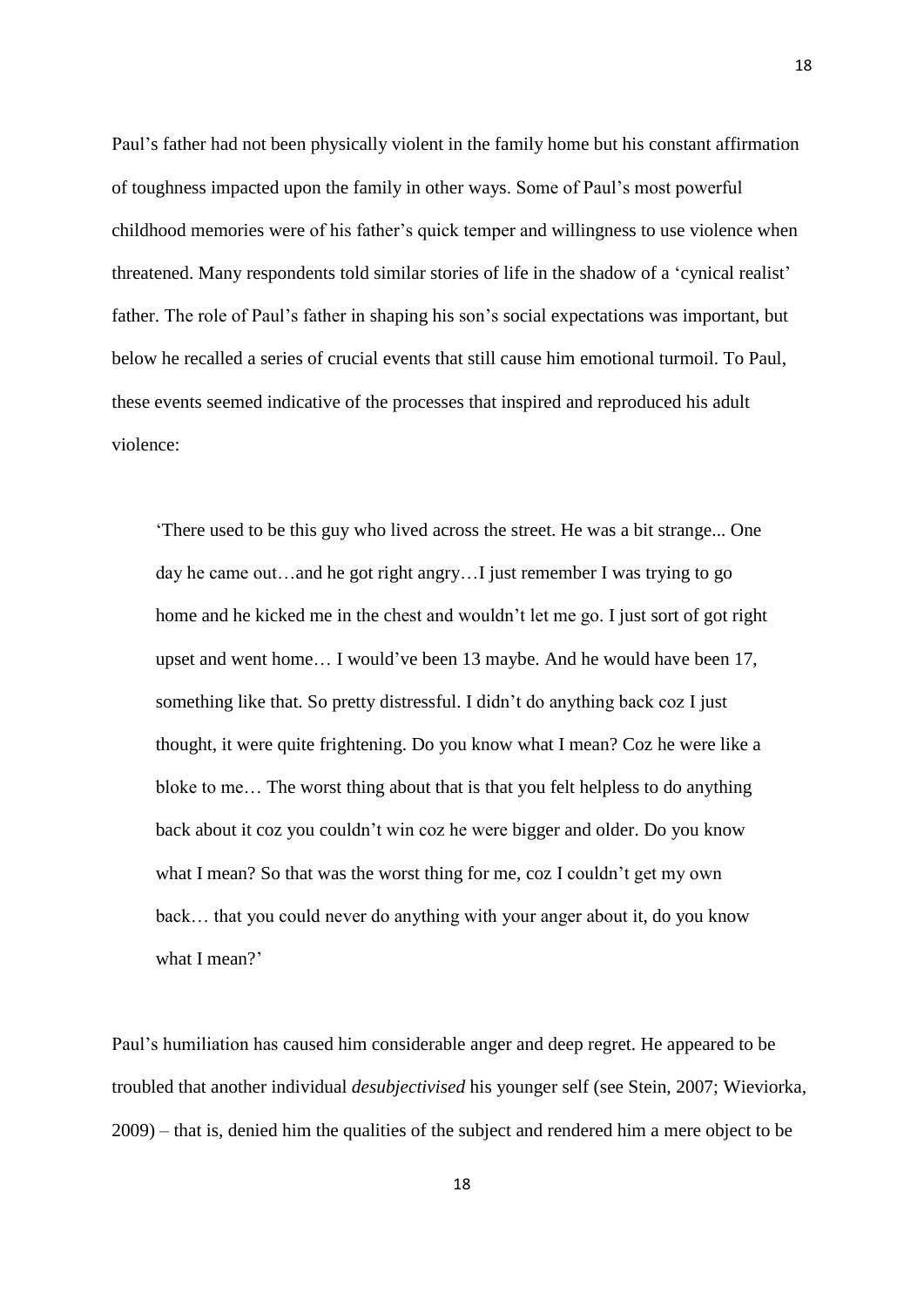used by the older and more powerful aggressor. He brooded upon these events still and the memory of the initial incident brought with it feelings of bitterness and the wish to be physically transported back to the incident so that he might inflict a personally restorative act of violence upon his tormentor. In the quote Paul continued to reiterate that his attacker was much older and physically stronger. He was keen to ensure that our interviewer did not negatively judge his performance in the event, even though he was plagued by his own negative evaluation. His own negative assessment of his conduct in this incident was mirrored, affirmed and intensified by the voice of his father amplified by the attachment of locally efficient social symbolism to the anger and regret caused by the original desubjectivising incident. Thus it had penetrated down to the core of his emotional being, taking advantage of the plasticity of the neurological system to constitute the visceral habitus as an embodied form of deaptative 'personal ideology'. For Johnston (2008; see also Hall, 2012) *deaptation* is the fate of an embodied ideology that once functioned in a specific environment but has become dysfunctional and unruly in the current environment – it can be reshaped only by years of experience in an entirely different symbolic and material milieu.

19

For Paul these memories lingered because he had meekly capitulated to an adversary. He could not fully integrate such memories into his present social identity, but, because these events were so disturbing, he could not fully forget what happened. In the standard Freudian manner (see Freud, 2004), the injunctions of the father may have been consciously disavowed but they continued to constitute part of a super-ego that bombarded him with a series of demands that could not be met. Paul knew that, at such a young age, he could not be expected to take on an older and stronger opponent. He knew this *consciously* but he was still *unconsciously* troubled by his inability to do precisely that. His father's teachings, supported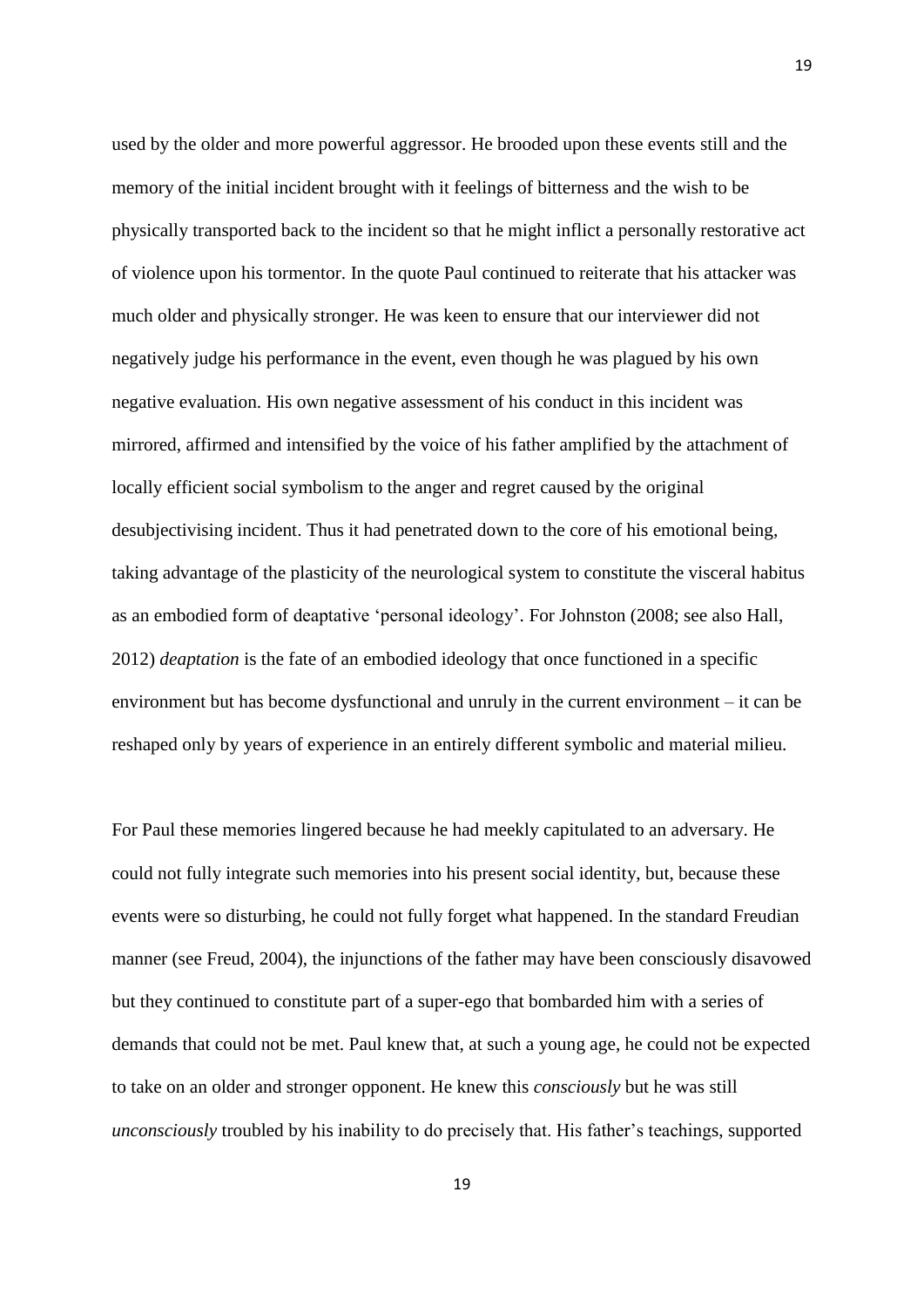as they were by a visceral habitus that had patterned his tastes and dispositions, were captured clearly in Paul's adult self. Of course, he could now list a multitude of violent events that were far more physically injurious than the one he discussed above. However, in our conversations he often returned to this specific incident. It is this incident, perhaps more than any other, in which he failed to live up to the requirements he had learnt to impose on himself. Rather than face down his adversary he was beaten and humiliated. Beneath consciousness Paul appeared to carry an enduring anxiety that he had let down his father by failing to live up to the gender protocols he had impressed upon him. Paul's conviction that he would never allow such an experience to happen again added fuel to the restorative motivation for his violence. Subsequently he scanned the horizon in the hope of identifying attempts to humiliate him so he could rise to the challenge, acquit himself admirably and thus abide by the rules of his father, who, he had come to understand, was right all along.

#### *Biographical account number 3: Darren*

Darren was in his early thirties when he was interviewed and had for some time been involved in football violence. He was well known and respected within this network. He had also been involved in the sale and distribution of ecstasy and cocaine.

During interviews Darren spoke extensively about his late father who passed away during his teenage years. His father, also involved in football violence, had been considered by some as one of the founders of the football 'firm' that Darren now leads. He clearly admired and loved his father and was very much aware of his reputation for violence. During his youth Darren had made a number of childish attempts to develop a similar reputation. However, it was the death of his father that appeared to have solidified his commitment to violence. He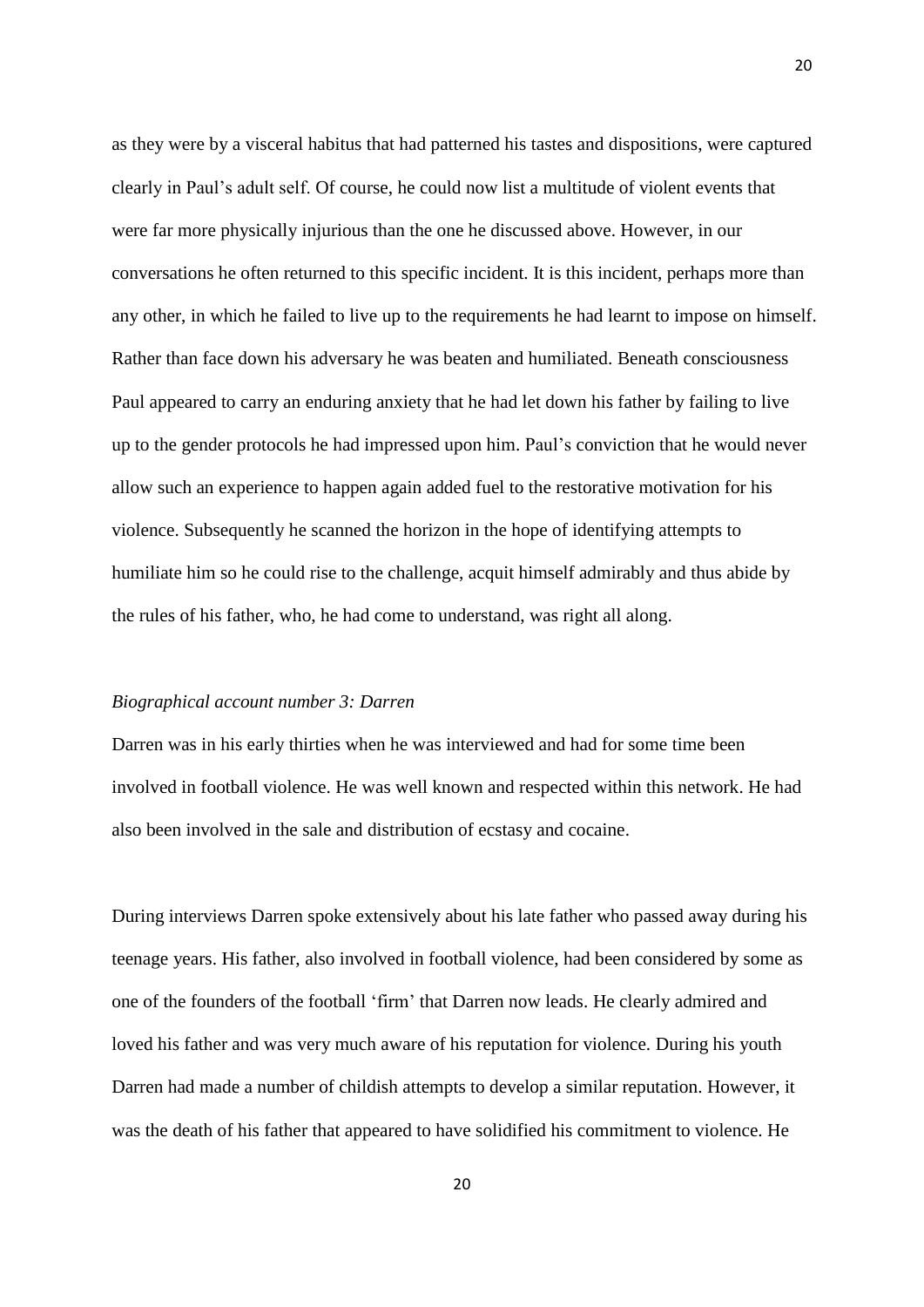talked at length about being consumed by sadness, and he recognised that it prompted what he called a 'sinister' change in him. With the death of his father the innocence of youth was at an end. He put aside childish things and approached the world differently. He was angry and toughened himself mentally as the world appeared to take on a darker hue.

21

Around this time Darren was severely assaulted by a large group of young men outside a fastfood outlet. This event, cast as it was in the shadow of his recently departed father, changed him:

'I got done over by a group of lads, and after that it just changed everything for me around dealing with confrontations... I'd been out in town with my mate… [We got to the] takeaway and this kid comes up to me and says 'what you been saying to my bird [girlfriend]?' And I put my hands up, saying 'I don't know what you're on about'. And next thing I know he just cracked me in the face. So I grabbed him and started giving him a good hiding. All his fucking mates were in the takeaway, so they come straight out, about 5 or 6 of them, and just started laying into me. Got me on the floor and started booting me in the ribs and that… after that I learnt, don't bother with this putting your hands up and that, protesting your innocence. If someone comes at you like that just fucking hit them. And that's what I have done.'

For Darren, his commitment to violence stemmed from this abrupt entry into the cold realm of localised *realpolitik*. He had learnt to be dismissive of the usual reflective hesitation and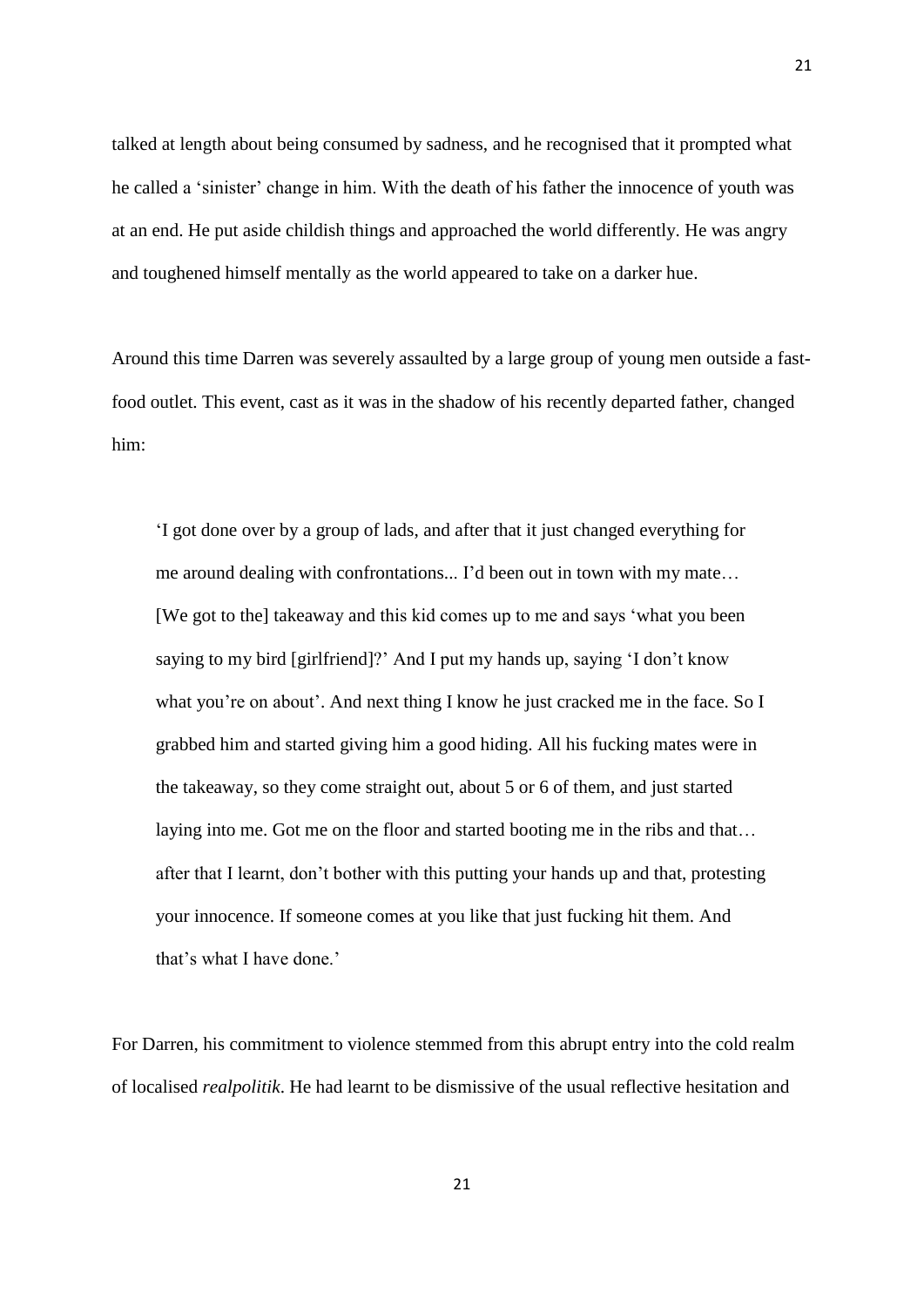now pre-emptively senses threat and attacks. He unleashed an inner fury that far exceeded the established choreography of male-on-male violence in this milieu (see Hobbs, 1995).

It was clear that Darren connected his father's death to this vicious and prolonged beating, when a new realist version of himself began to emerge. Darren talked often of the darkness of that time, and it was clear that he had not entirely come to terms with the loss of his father. He had not begun the hard work of mourning and instead remained fetishistically attached to the lost object (Freud, 2001). His father had of course told him of the importance of standing up for himself, but after the assault the role of these lessons in structuring Darren's sense of self changed. The assault empirically confirmed the need for the culturally reproduced hypothesis at the core of his personal 'evidence-based policy'; the world out there is hostile and must always be approached as such. He steeled himself to the world and made violence his own. He would not be treated like that again.

#### *Biographical account number 4: Tim*

At 42 Tim was one of the oldest men we interviewed. He had experienced a very difficult childhood. He had been subjected to severe corporal punishment, but he had not been brutally abused. He had often been left to his own devices for long periods. The family home was chaotic and populated by a shifting cast of characters, often from his father's extended family. Tim's father and mother had often gone missing for days on end. Both parents drank regularly to excess and had taken little interest in the life of their son. Tim believed he had been given no love from either his mother or his father.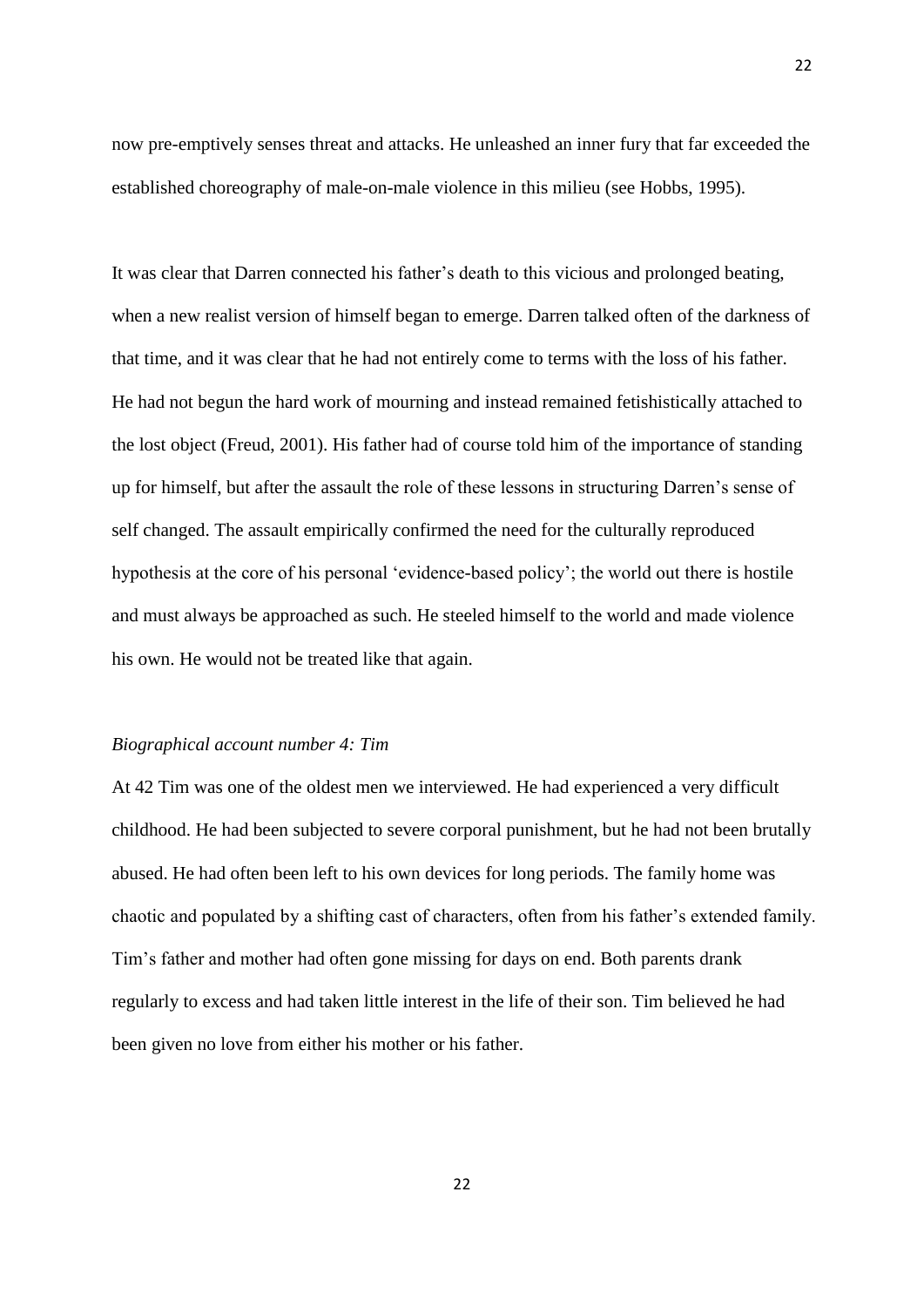Tim began to get into trouble with the police in his early teens. He had a varied list of criminal convictions and had twice been imprisoned. He claimed to have been diagnosed with an addictive personality, and in recent years he had struggled to rid himself of a dependence on amphetamine and alcohol. The edited quote below is suggestive of the environment that shaped Tim's adult self:

'My Dad was a violent man. He liked a drink and he liked a fight and he just did what he fucking wanted. My Mother was just beat by it all. She just gave up, and it was drink and fags and crying all the time. He did that thing where they try to turn you into a man by making you fight. From very young we'd have the [boxing] gloves on in the back garden. He would properly hit me and as I got bigger he would go for it more and more. I remember he'd hit me and I'd cry. This is when I was a proper young kid. He'd scream at me 'don't you fucking cry!' and he'd keep going at me... We'd fight for hours and I'd be shattered, my face red and my lip swollen up... It was fucking terrifying at first. I'm just a kid after all, just a little boy home from school.'

'He wasn't a Dad like I saw round my mate's house. He never got on with anyone. I was hard work at school. I couldn't keep up and we had fuck all and I was just an angry, angry kid. I was small for my age, but the other kids there were normal kids, you know, normal happy kids with jokes and toys and stuff... I could fight. I was good at it and they just couldn't understand me. No one could touch me. I was like a proper trained boxer at fucking eight year old.'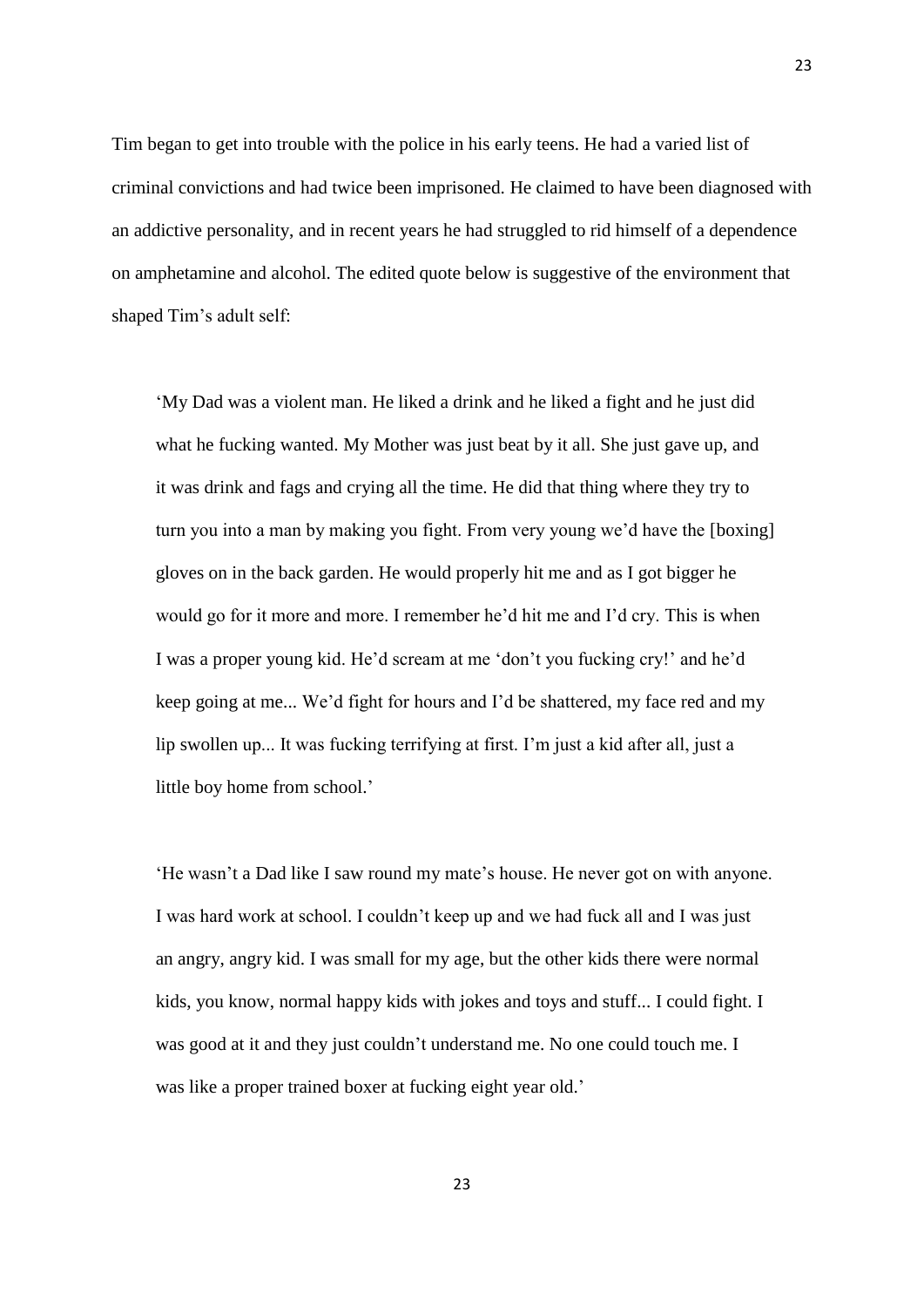'One time I got into it with this older kid… He gave me a proper beating and my face was all bust up. He was, like, loads stronger, and it was the first time I knew I couldn't win. My Dad wasn't happy. He was shouting and bawling… calling me a soft cunt and telling me I had to stand up for myself. He had a go at my Mam, saying she'd turned me soft and he wasn't going to have it. Fucking tears and that. He kicks me out the house and tells me I have to learn, I have to stick up for myself. I knew I couldn't beat this kid… He [Tim's father] wouldn't let me back in [the house] until I beat him. It was getting dark and I was stood in the garden out the way so he couldn't see me. I could hear him and her fucking screaming blue murder. I keep thinking about that, over and over for years it's been. I was just a nipper. It was getting dark and I'm fucking crying me eyes out. Terrible…I didn't know what to do, just stood there crying. The worst that was, worse than getting stabbed. I got glassed, got smacked up with a pool ball bad, all sorts, but that was the worst.'

'He never spoke to me again; never said nowt to no-one really. They both died… He toughened me up. He did do that. I was a tough kid and I didn't mind having a fight. The type of lad I am is just, I'm not the type who's going to stand there and take shit from anyone really… I've had that many fights it's just normal and I don't mind getting hurt. I just throw myself into it and I do like a good fight. Still, even now. I like it. I'm good at it. You've got to be like that really round here.'

Tim's case was probably the most revealing of the formative power of deaptative socialisation. His direct encounter with a formative other from an older peer-group prompted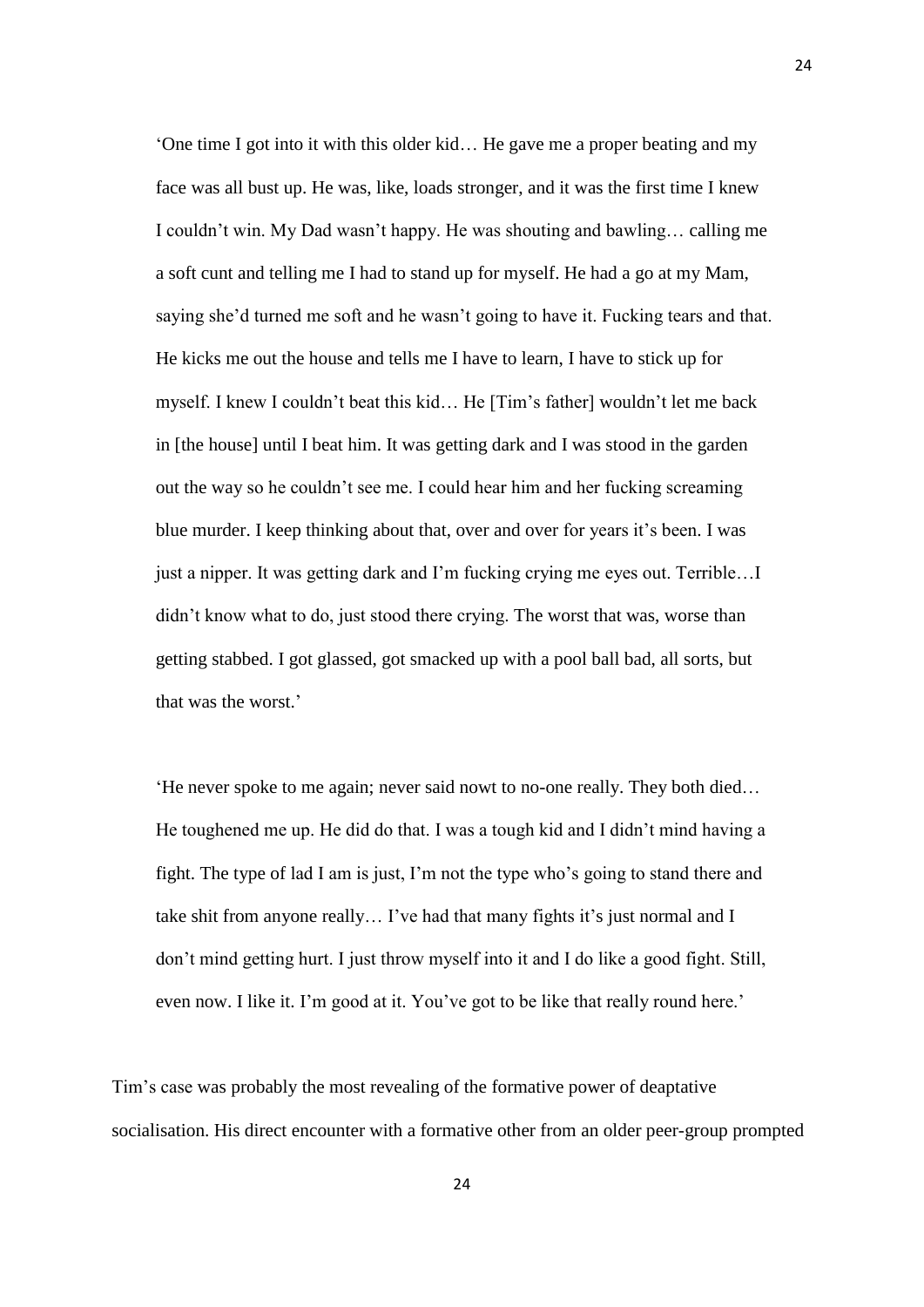a response pre-affirmed by gendered socialisation. He consciously accepted the resultant trauma as an essential part of growing up in his local environment and becoming a man ready to transcend fear and face threats. Simultaneously the initial trauma and the further trauma of being humiliated and cast out by his father constituted his brutal introduction to cynical realism, to produce in the unconscious neurological dimension an embodied subject of toughness capable of facing inevitable threats in the future. Apart from rare moments of reflection, the conscious and unconscious dimensions of his subjectivity continued to mutually reinforce one another. The physical traumas and the ensuing humiliation inflicted on him by his father resembled the process behind a classic initiation rite (Eliade, 1965). Once functional in the superseded world of the warrior-producer, this reputation and set of skills and dispositions had been essential for survival in heavy work, military service and the cultural environments populated by individuals of similar disposition. But they are now deaptative, opening doors to very few functions in the current pacified world of consumerism and service work (Hall, 2012).

# *Conclusion*

The data we have gathered so far suggests that there may be a causal link between the experience of trauma and humiliation during childhood and the establishment of a persistently violent identity in adulthood. However, in order to understand this relationship it is vital that we also acknowledge the social and cultural specificities of our sample. Traumatic experience by itself is not enough to drive the individual towards violence. The individual must be subjected to a gendered socialisation that stresses toughness, stoicism and physicality. The traumatised individual must be encouraged to *value* violence. If a parent and/or formative others espouse an asocial narrative that is affirmed by the local culture and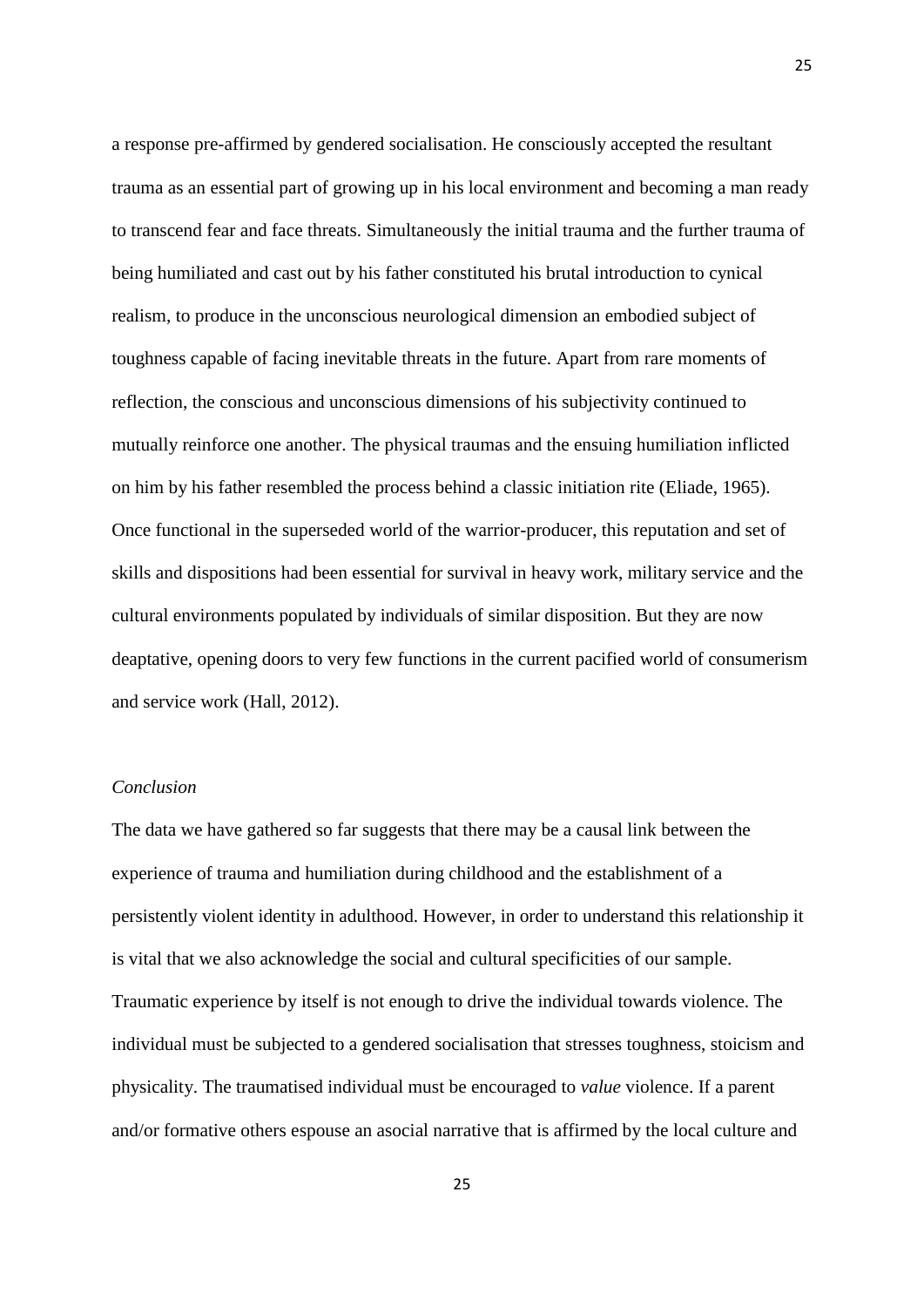encourages the child to be distrustful of others and always seek to secure the interests of the self, and if they socialise the child to adopt a tough, ready-to-fight persona capable of securing the recognition and respect of others, then trauma can be made social through violent action. The men we spoke to have both crucial elements in place: traumatic biographical events in the past that are rarely consciously acknowledged and cannot be emotionally transcended, and an encultured socialisation that emphasises the necessity of rising violently to any challenge.

The trauma that accompanies childhood abuse can be to some extent overcome if the victim can access supportive relationships capable of enduring the inevitable trials and tribulations that arise from the traumatised subject's attempts to come to terms with it. Other traumatised victims who cannot access supportive relationships may also avoid violence if the crucial cultural framework is absent. Of course, many of these traumatised subjects are likely to find themselves trapped in other self-sabotaging cycles. Addictive behaviours and a fetishized relationship to sex are perhaps the two most relevant to criminology. Unfortunately, all our respondents were unable to access different environments or positive supporting relationships, thus they were unable to divest themselves of the anger they carry. Unlike other highly traumatised subjects, they tended not to direct their anger inwards. Instead, they actively sought physical encounters with external 'doubles' who fully deserved to be victims of their righteous violence.

# **Bibliography**

Athens, L (1992) *The Creation of Dangerous Violent Criminals,* Urbana: University of Illinois Press

Berardi, F. (2011) *After the Future,* Edinburgh: AK Press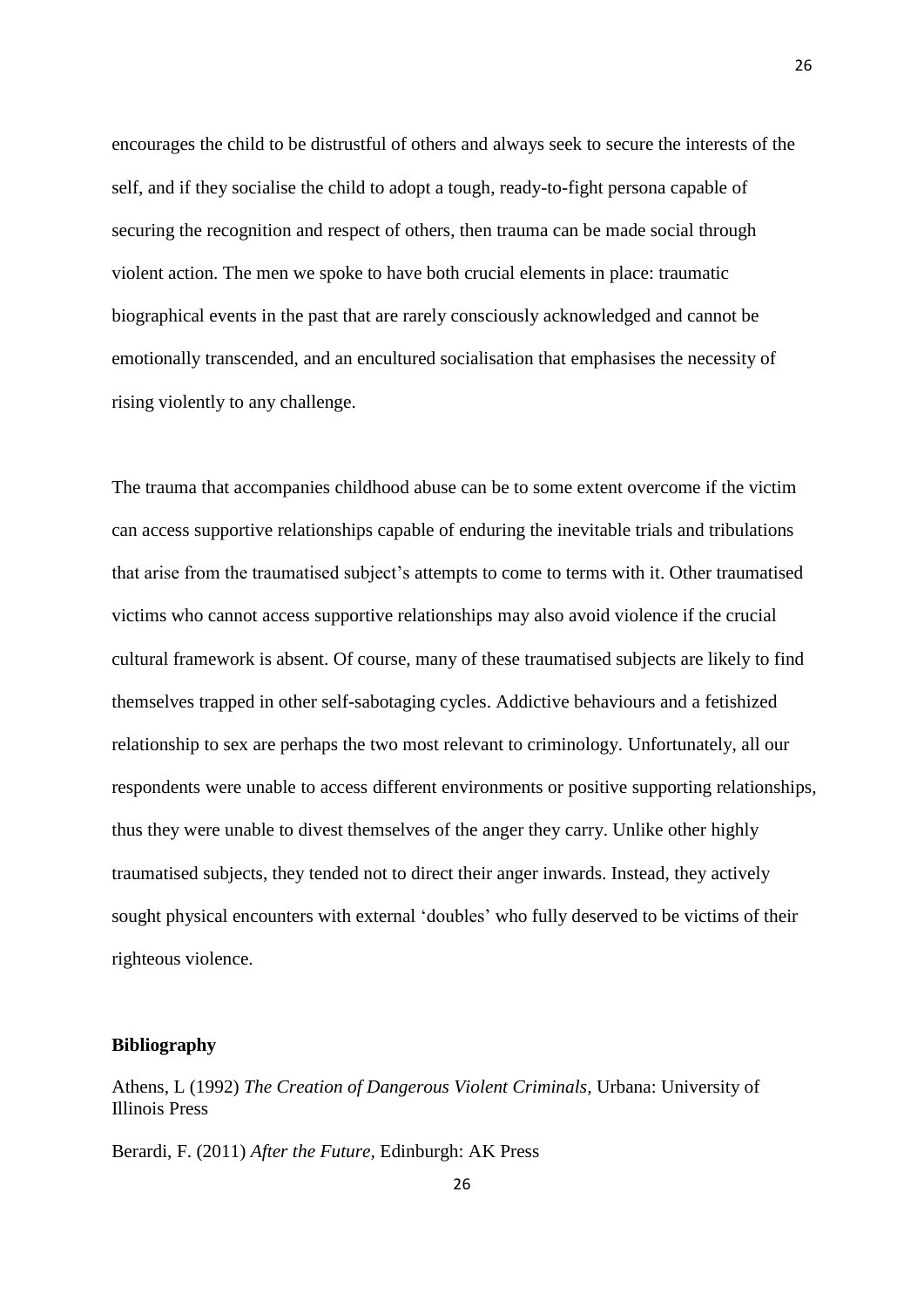Bollas, C (1995) *Cracking Up: The Work of Unconscious Experience.* London: Routledge

Butler, J. (1994) 'Gender as Performance: An interview with Judith Butler', *Radical Philosophy*, 67, 1: 32-39

Chakraborti, N. (2010) 'Beyond 'passive apartheid'? Developing policy and research agendas on rural racism in Britain' *Journal of Ethnic and Migration Studies,* 36,3: 501-517

Collins, R (2008) *Violence,* Oxford: Princeton University Press

Dews, P. (2012) *The Idea of Evil,* Oxford: Wiley-Blackwell

Eliade, M. (1965) *Rites and symbols of initiation,* New York: Harper & Row

Fink, B (1995) *The Lacanian Subject,* Princeton: Princeton University Press

Freud, A. (1992) *The Ego and the Mechanisms of Defence*, London: Karnac Books

Freud, S. (1975) *Beyond the Pleasure Principle*, New York: Norton.

Freud, S. (2001) 'Mourning and Melancholia' in S. Freud *Complete Psychological Works Of Sigmund Freud, Volume 14: On the History of the Post-Psychoanalytic Movement, Papers on Metapsychology and Other Works*, London: Vintage

Freud, S. (2004) *Civilisation and its Discontents,* London: Penguin Classics

Freud, S. (2006) 'Remembering, Repeating and Working Through', in S. Freud *The Penguin Freud Reader*, London: Penguin Classics

Girard, R. (1988) *To Double Business Bound,* Baltimore: John Hopkins University Press

Hall, S (1997) Visceral Cultures and Criminal Practices. Theoretical Criminology Vol. 1 (4) 453-478

Hall, S (2002) Daubing the drudges of fury: Men, violence and the piety of the 'hegemonic masculinity' thesis. Theoretical Criminology Vol. 6 (1) 35-61

Hall, S (2012) Theorizing Crime and Deviance: A New Perspective. London: Sage

Hearn, J. (2012) 'A multi-faceted power analysis of men's violence to known women: from hegemonic masculinity to the hegemony of men', *The Sociological Review*, 60, 4: 589-610

Hobbs, D. (1994) 'Mannish boys: Danny, Chris, crime, masculinity and business' in T. Newburn and E. Stanko (eds) *Just Boys Doing Business,* London: Routledge

Hobbs, D. (1995) *Bad Business,* Oxford: Oxford University Press